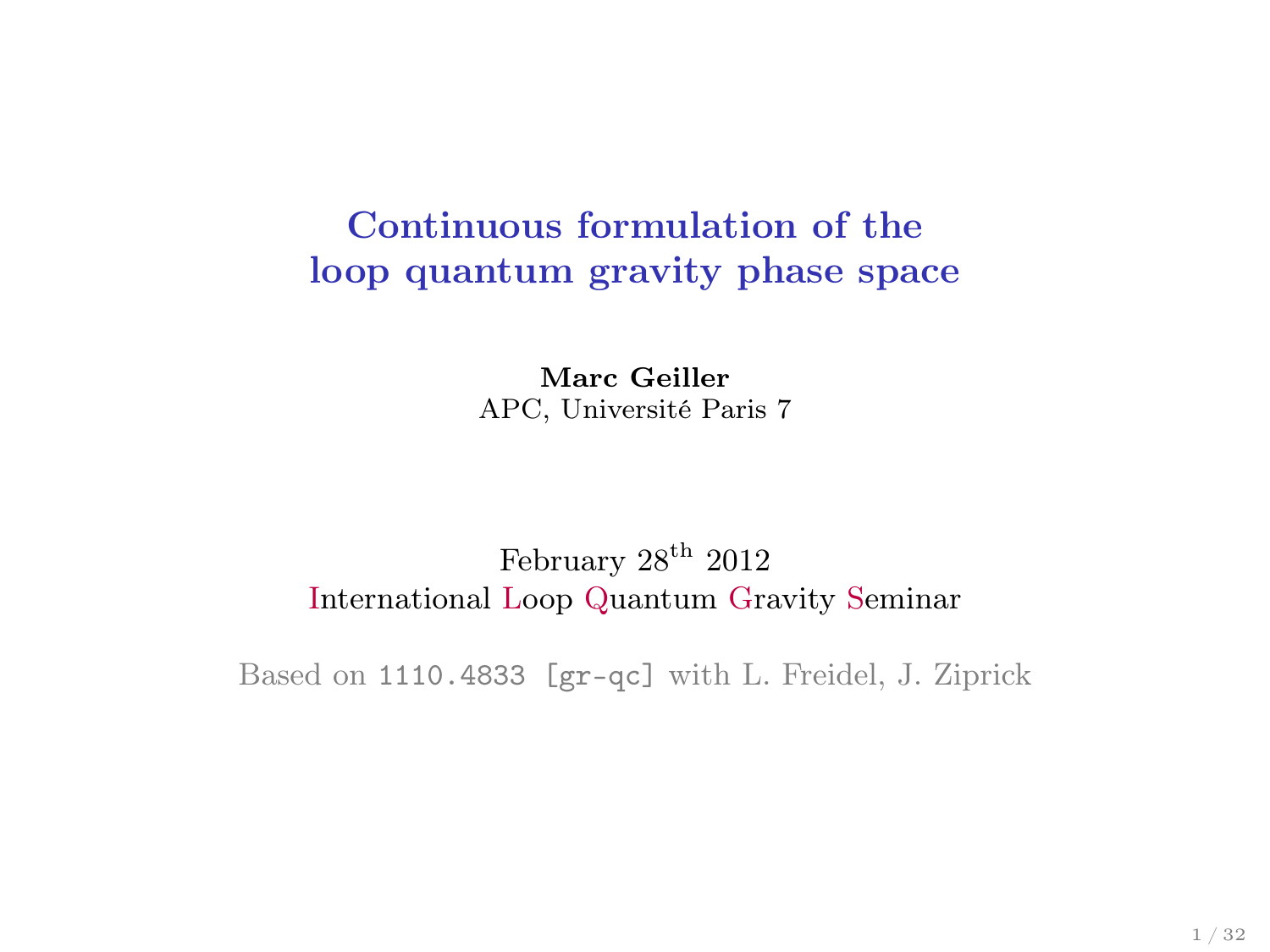#### Introduction and motivations

Loop quantum gravity has a built-in notion of quantum Riemannian three-geometry. Given a kinematical spin network state on a graph Γ,

- $\star$  links carry information about quanta of area,
- $\star$  nodes carry information about quanta of volume.

For practical applications (cosmology, *n*-point functions,  $\dots$  ), we work on a truncation of the full LQG Hilbert space  $\mathcal{H} = \bigoplus \mathcal{H}_{\Gamma}$ . Γ

- ? What is the geometrical interpretation of states on a fixed graph? (Rovelli and Speziale [1005.2927])
- $\star$  Twisted geometries: (Freidel and Speziale [1001.2748])

 $T^*{\rm SU}(2)\ni(h,X)\simeq(j,\xi,N,\tilde{N})\in T^*{\mathbb S}^1\times{\mathbb S}^2\times{\mathbb S}^2$ 

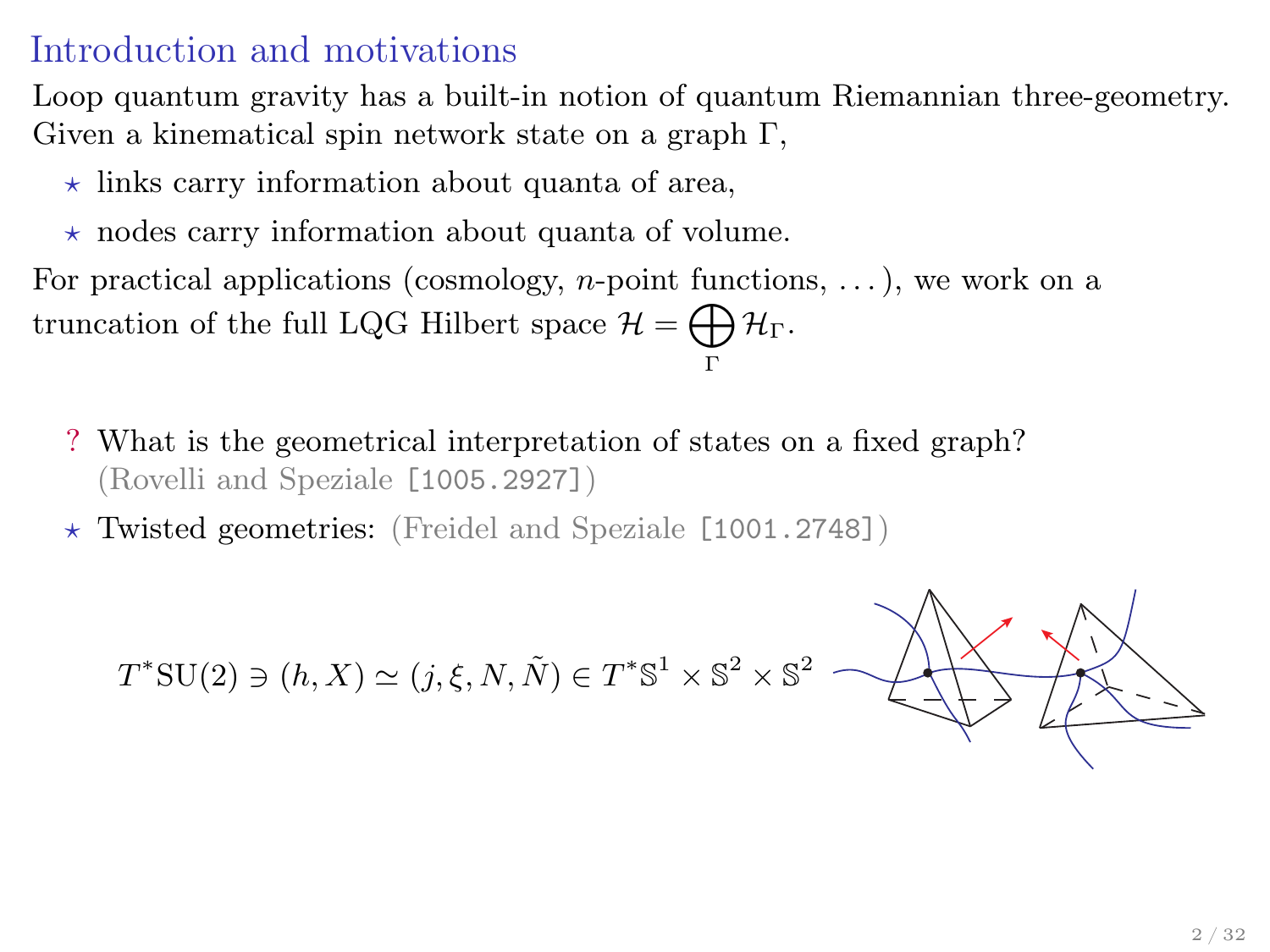#### Introduction and motivations

Loop quantum gravity has a built-in notion of quantum Riemannian three-geometry. Given a kinematical spin network state on a graph Γ,

- $\star$  links carry information about quanta of area,
- $\star$  nodes carry information about quanta of volume.

For practical applications (cosmology, *n*-point functions,  $\dots$  ), we work on a truncation of the full LQG Hilbert space  $\mathcal{H} = \bigoplus \mathcal{H}_{\Gamma}$ . Γ

- ? What is the geometrical interpretation of states on a fixed graph? (Rovelli and Speziale [1005.2927])
- $\star$  Twisted geometries: (Freidel and Speziale [1001.2748])

$$
T^*\mathrm{SU}(2) \ni (h,X) \simeq (j,\xi,N,\tilde{N}) \in T^*\mathbb{S}^1 \times \mathbb{S}^2 \times \mathbb{S}^2
$$

Parametrization of the LQG phase space in terms of continuous geometries? We are going to relate the holonomy-flux algebra to configurations in the phase space of continuous gravity: piecewise-flat connections and gauge-invariant electric fields.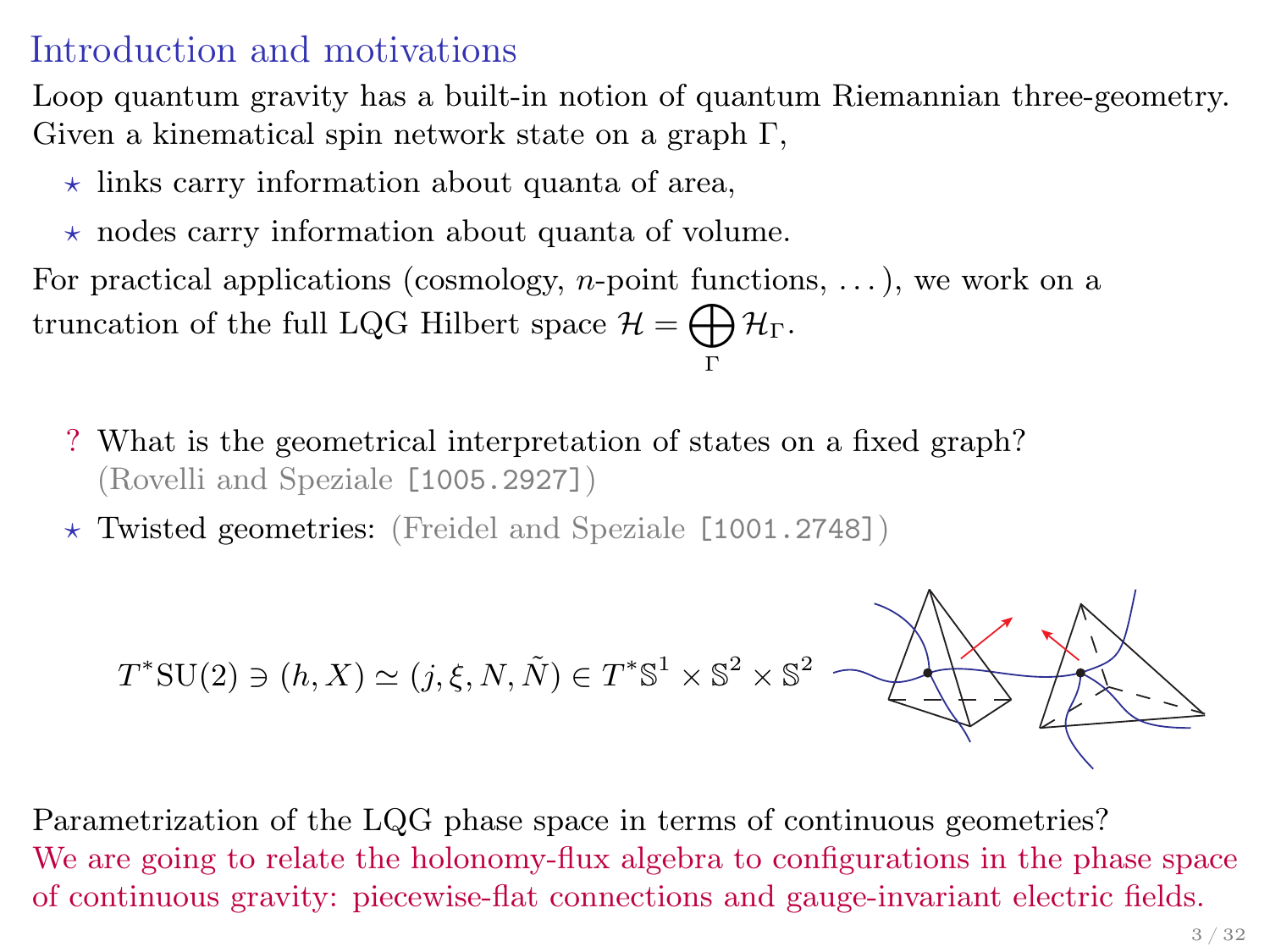# Outline

- 1. [The continuous phase space of gravity](#page-4-0)
- 2. [The discrete LQG phase space](#page-7-0)
- 3. [Relating continuous and discrete geometries](#page-14-0)
- 4. [Gauge choices](#page-29-0)
- 5. [Cylindrical consistency](#page-35-0)
- 6. [Conclusion](#page-37-0)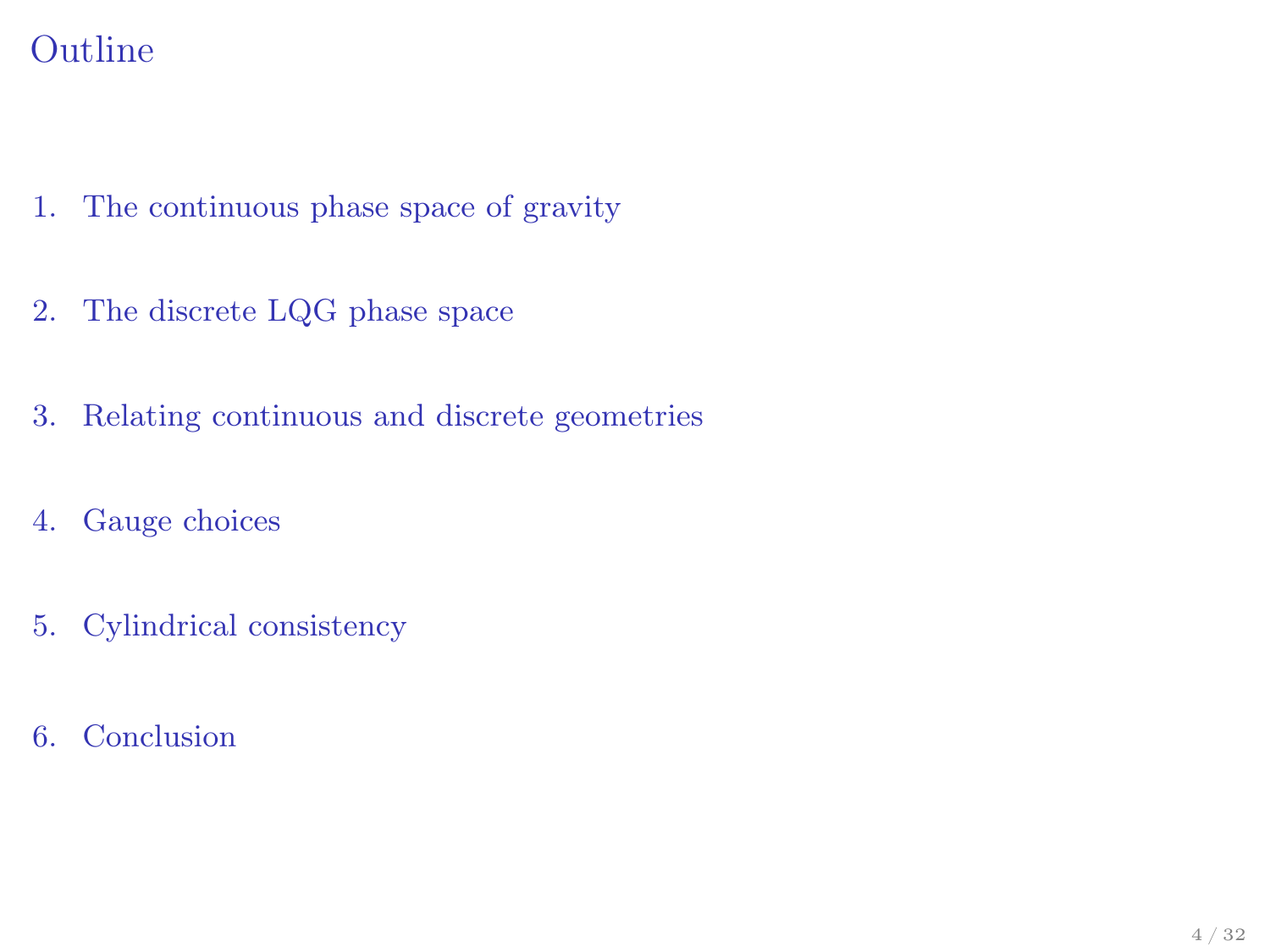#### The continuous phase space of gravity

The classical starting point of LQG is the formulation of first order gravity in terms of  $\mathfrak{su}(2)$ -valued phase space variables:

 $\star$  Ashtekar-Barbero connection

$$
A_a^i = \Gamma_a^i + \gamma K_a^i.
$$

 $\star$  Densitized triad field

$$
E_i^a = \frac{1}{2} \varepsilon^{abc} \varepsilon_{ijk} e_b^j e_c^k.
$$

These variables form the Poisson algebra

$$
\left\{ A_a^i(x), E_j^b(y) \right\} = \gamma \delta_j^i \delta_a^b \delta^3(x, y), \qquad \left\{ A_a^i(x), A_b^j(y) \right\} = \left\{ E_i^a(x), E_j^b(y) \right\} = 0,
$$

and span the phase space  $\mathcal{P} \equiv T^* \mathcal{A}$ , whose symplectic potential is given by

<span id="page-4-0"></span>
$$
\Theta = \int_{\Sigma} \text{Tr}(E \wedge \delta A).
$$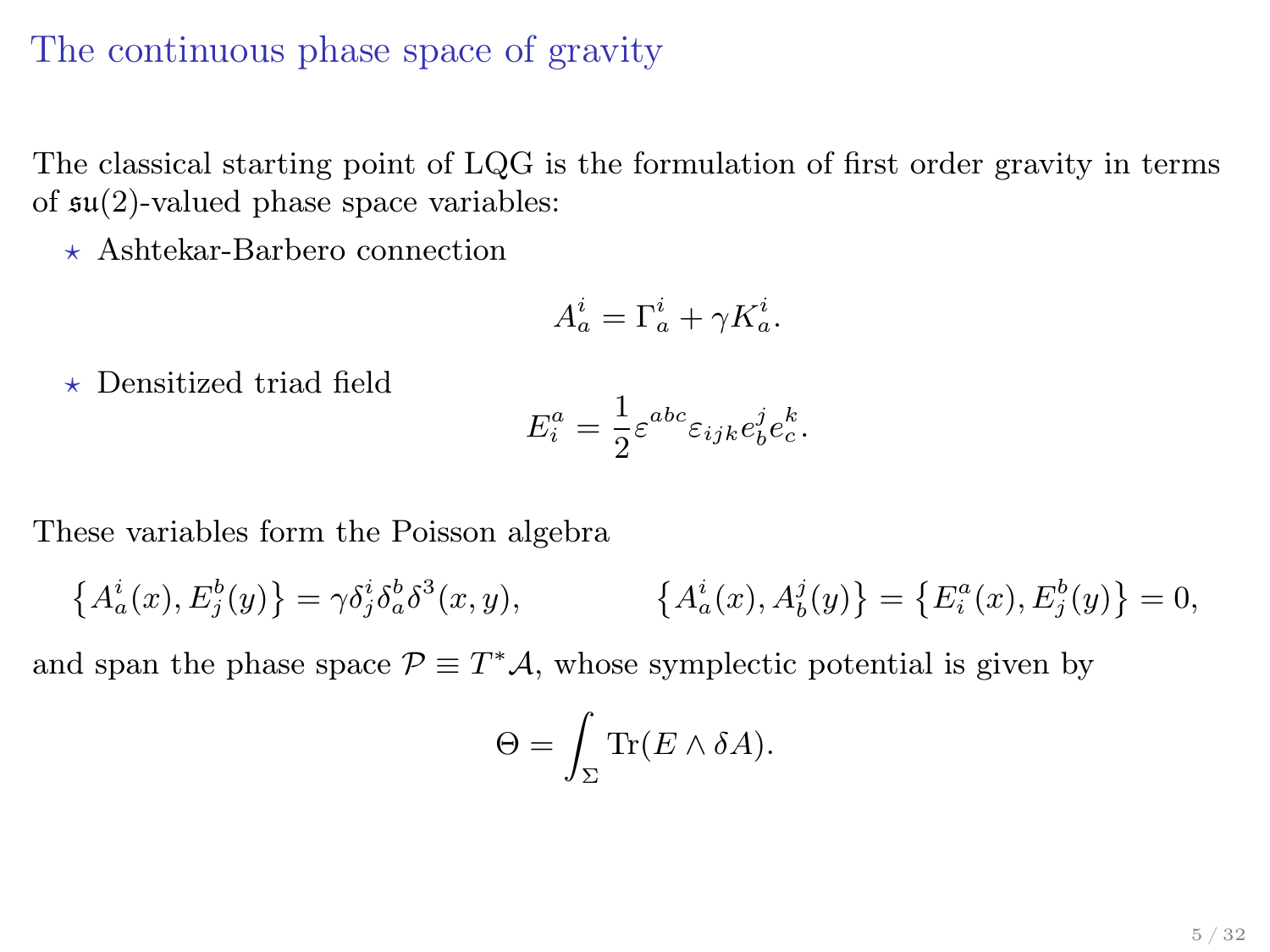#### The continuous phase space of gravity

The phase space  $P$  carries an action of the group G of SU(2) gauge transformations. The infinitesimal generator of these transformations is the Gauss constraint

$$
\mathcal{G}(\alpha) = \int_{\Sigma} \alpha^i (\mathrm{d}_A E)_i = 0, \qquad \alpha \in \mathfrak{su}(2),
$$

whose action is given by

$$
\delta_{\alpha}^{\mathcal{G}} A = \{ A, \mathcal{G}(\alpha) \} = d_A \alpha, \qquad \qquad \delta_{\alpha}^{\mathcal{G}} E = \{ E, \mathcal{G}(\alpha) \} = [E, \alpha].
$$

 $P$  also carries an action of diffeomorphisms:

$$
\delta_{\xi}^{\mathcal{D}} A = \{A, \mathcal{D}(\xi)\} = \mathcal{L}_{\xi} A, \qquad \qquad \delta_{\xi}^{\mathcal{D}} E = \{E, \mathcal{D}(\xi)\} = \mathcal{L}_{\xi} E,
$$

where  $\xi_a$  is a vector field.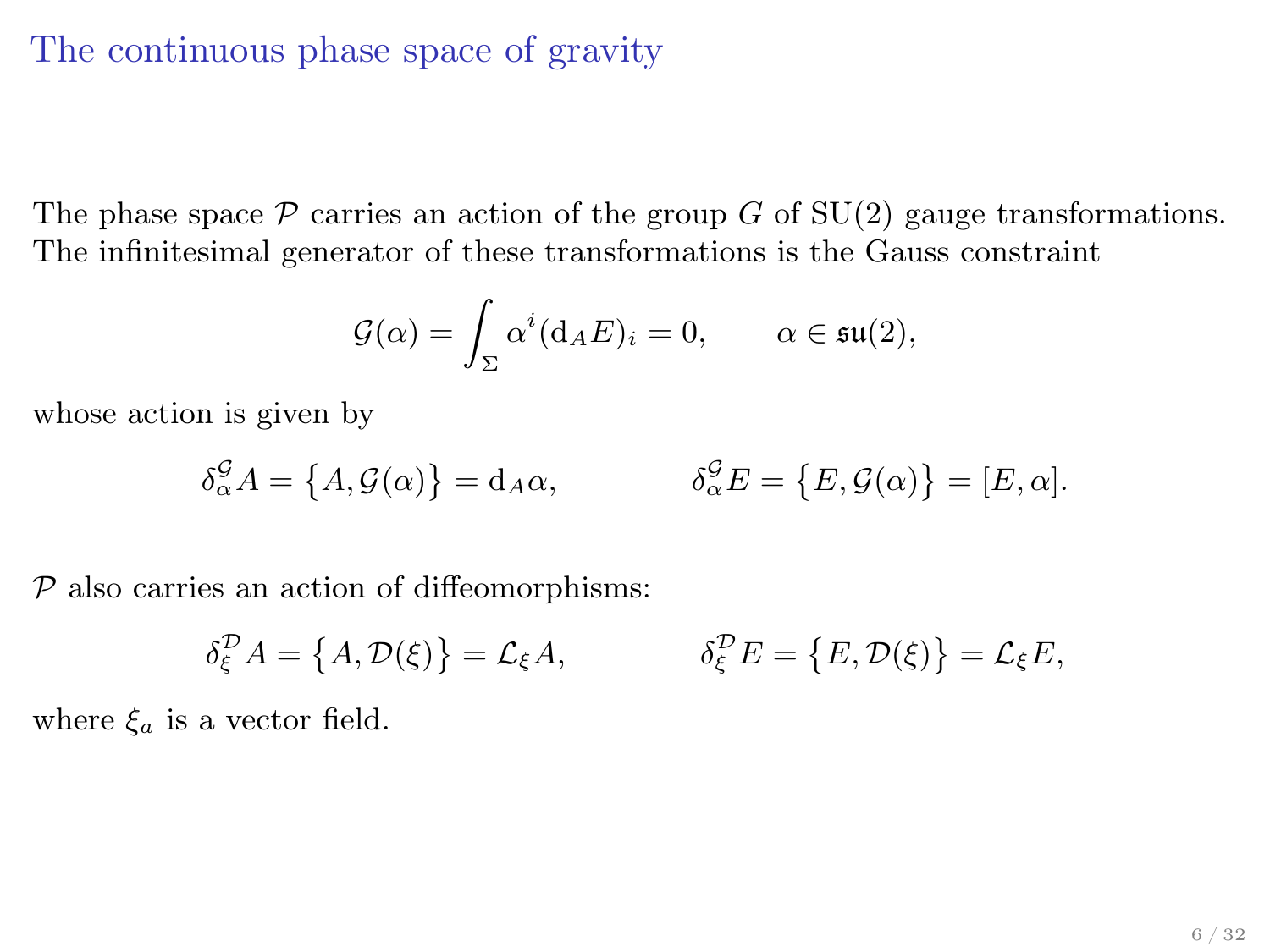Given a group G of gauge transformations, with infinitesimal generator  $\mathcal{G}$ , the symplectic reduction of  $P$  with respect to  $G$  is defined as

$$
\mathcal{P}^G \equiv \mathcal{P} \, \# \, G = \mathcal{G}^{-1}(0)/G.
$$

The Marsden-Weinstein-Meyer theorem ensures that  $\mathcal{P}^G$  is again symplectic manifold. In particular, it carries a symplectic structure.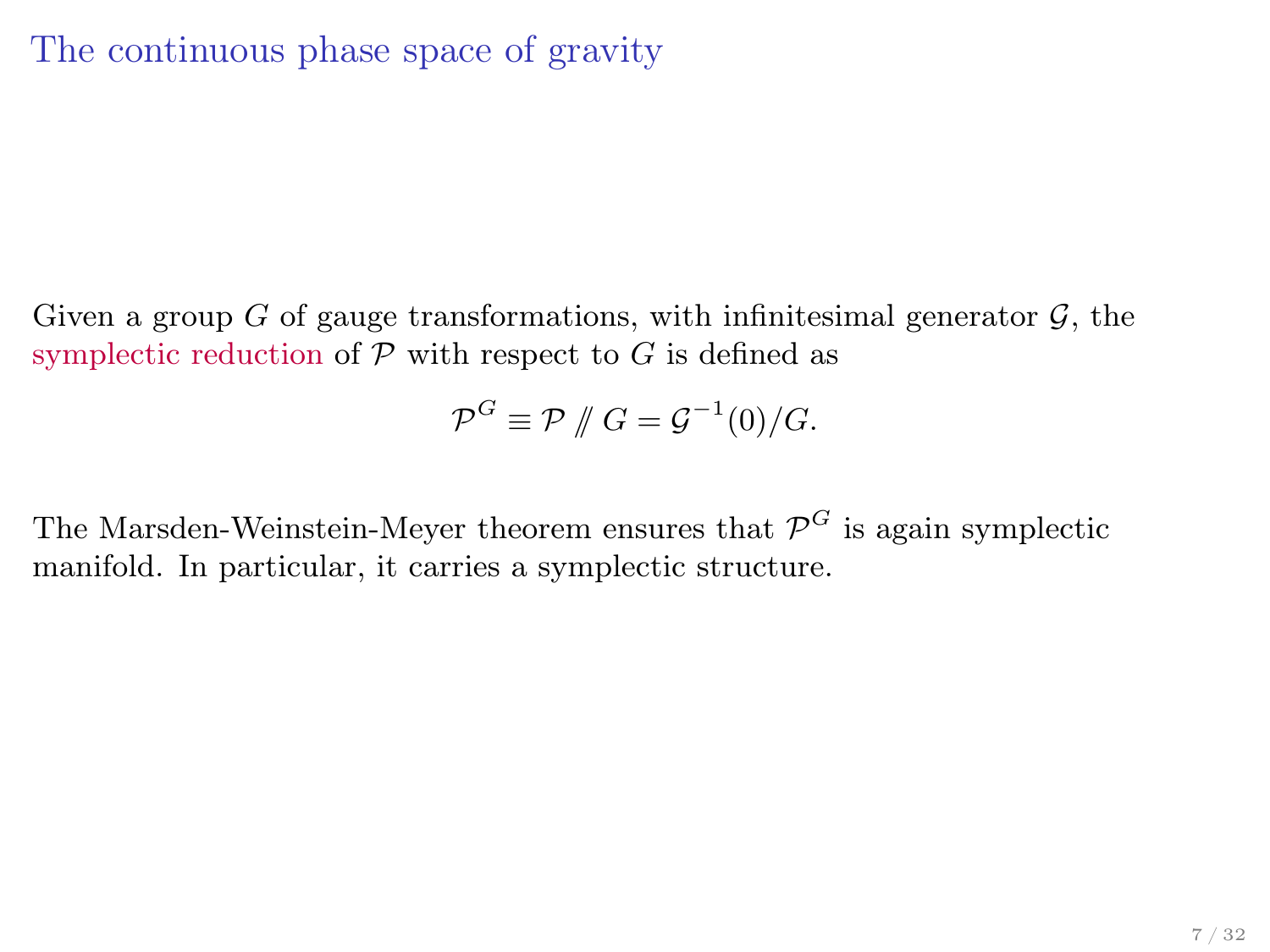# The discrete LQG phase space

In loop quantum gravity, we do not work with the continuous phase space  $P$ , but instead with phase spaces  $P_{\Gamma}$  associated to embedded oriented graphs.



<span id="page-7-0"></span>How do we describe this map from continuous to discrete data? In other words, how do we construct the holonomies and the fluxes?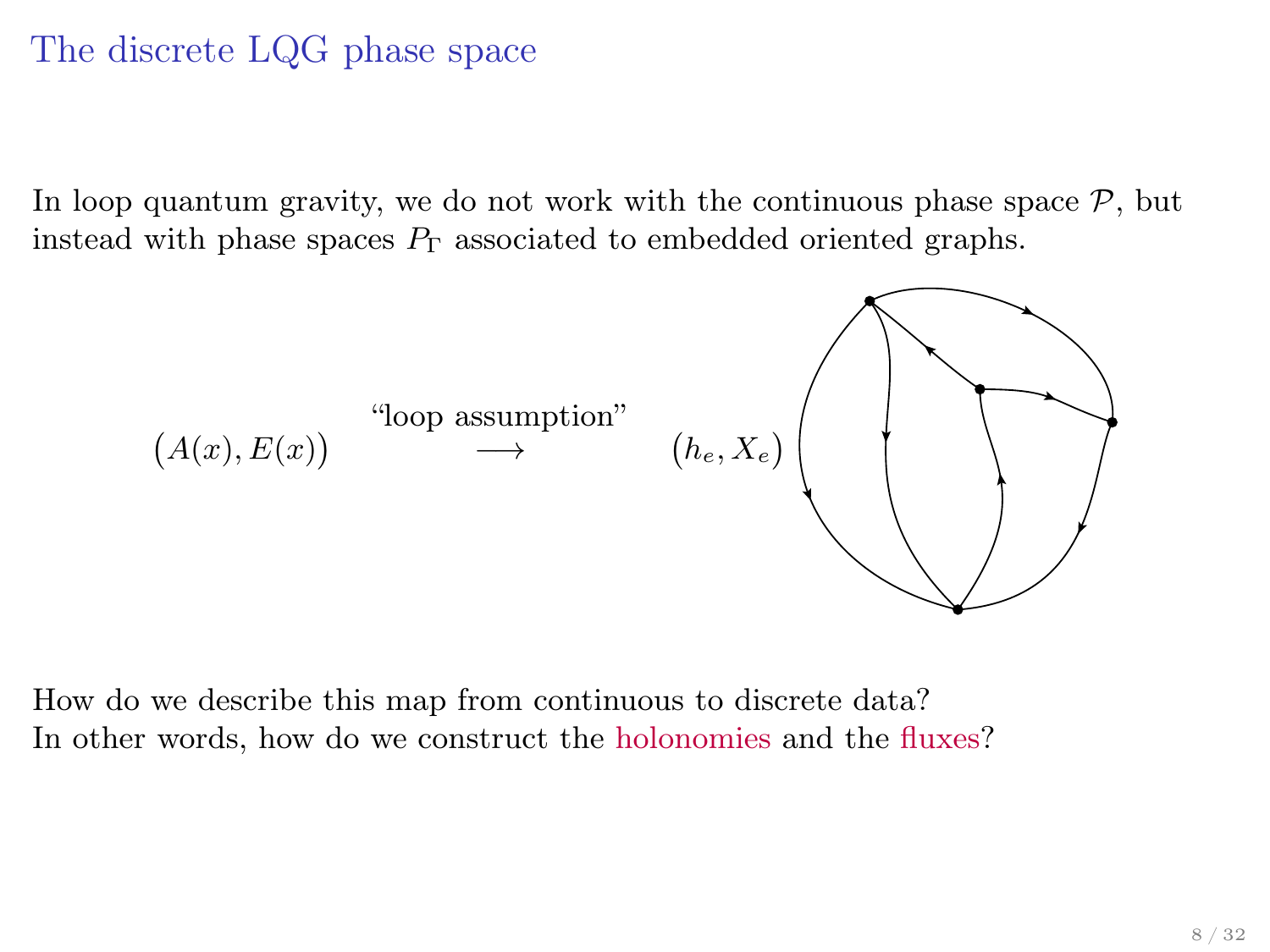The discrete LQG phase space – The holonomies  $h_e$ 

$$
s(e) \xrightarrow{\bullet} \qquad \qquad t(e)
$$

The holonomy is given by the path-ordered exponential

$$
\mathrm{SU}(2)\ni h_e(A)=\overrightarrow{\exp}\int_e A.
$$

 $\star$  Under finite gauge transformations of the connection,

$$
g \triangleright A = g A g^{-1} + g \mathrm{d} g^{-1}, \qquad g \in \mathrm{SU}(2),
$$

the holonomy becomes

$$
h_e(g \triangleright A) = g_{s(e)} h_e(A) g_{t(e)}^{-1}.
$$

- $\star$  Under diffeomorphisms:  $h_e(\Phi^* A) = h_{\Phi(e)}(A)$ .
- ★ Under orientation reversal:  $h_{e^{-1}}(A) = h_e(A)^{-1}$ .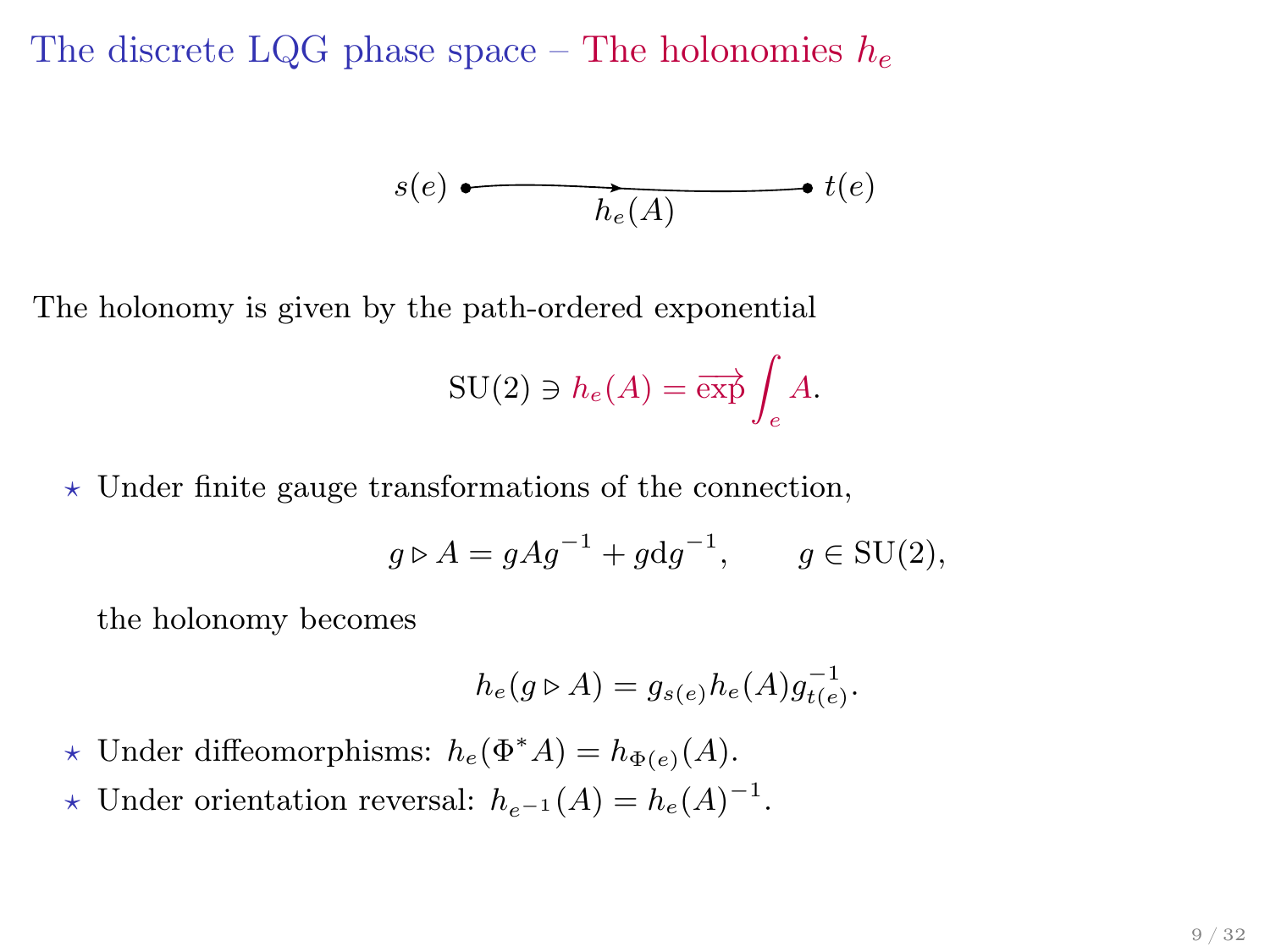#### The discrete LQG phase space – The fluxes  $X_e$

To define the flux of the densitized triad field, we need to choose:

 $\star$  A surface  $F_e$  intersecting e at the point u.

 $\star$  A system of paths  $\pi_e$  going from the vertex  $s(e)$  to the point  $x \in F_e$ . With the data  $(F_e, \pi_e)$ , we can define the flux

$$
X_{(F_e, \pi_e)}^i(A, E) \equiv \int_{F_e} h_{\pi_e}(x) E^i(x) h_{\pi_e}^{-1}(x)
$$

 $s(e) \longrightarrow e(e)$ x  $\boldsymbol{u}$ where  $\bigvee F_e$ 

$$
h_{\pi_e}(x) \equiv \overrightarrow{\exp} \int_{s(e)}^x A.
$$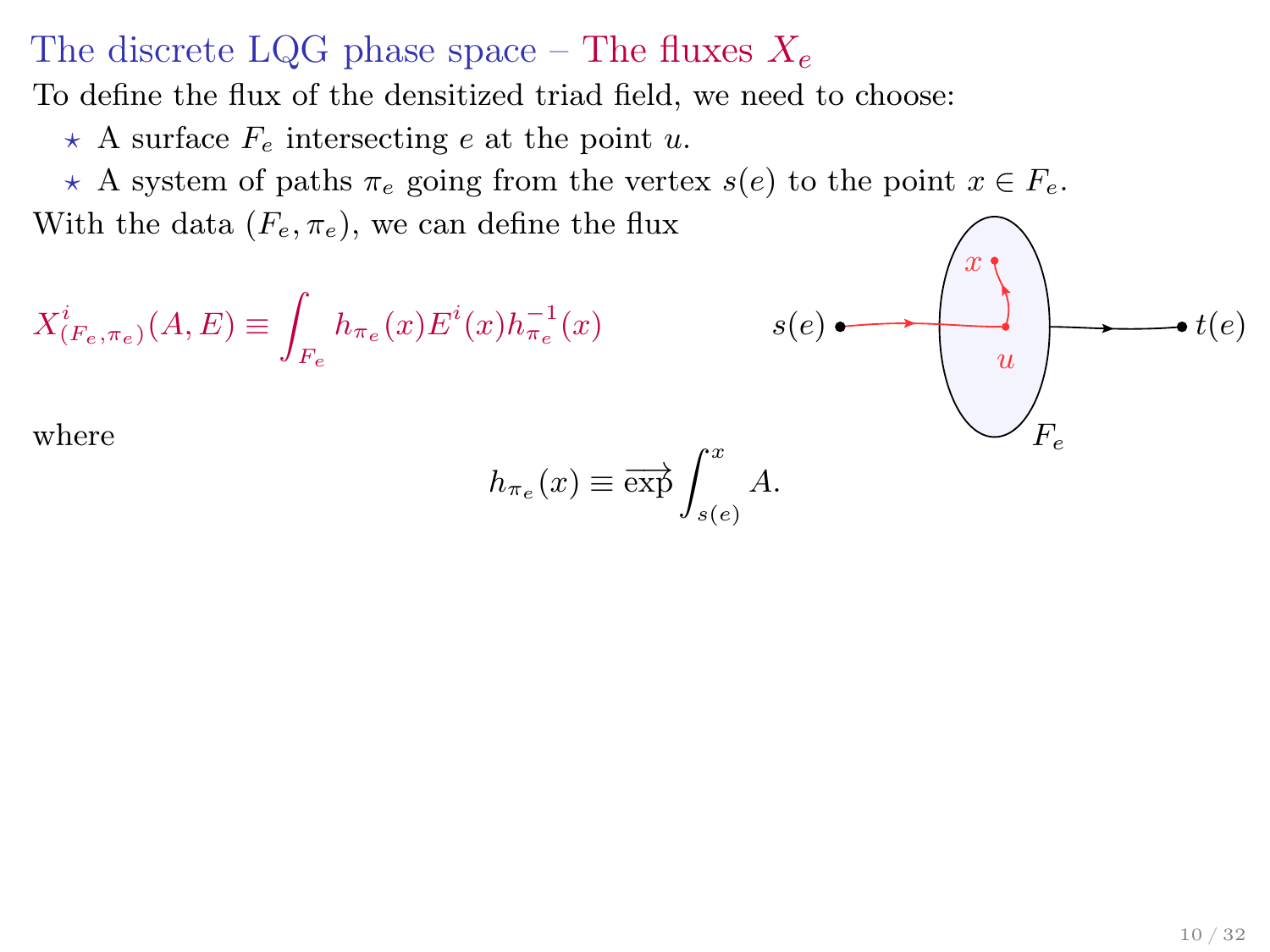#### The discrete LQG phase space – The fluxes  $X_e$

To define the flux of the densitized triad field, we need to choose:

 $\star$  A surface  $F_e$  intersecting e at the point u.

 $\star$  A system of paths  $\pi_e$  going from the vertex  $s(e)$  to the point  $x \in F_e$ . With the data  $(F_e, \pi_e)$ , we can define the flux

$$
X_{(F_e, \pi_e)}^i(A, E) \equiv \int_{F_e} h_{\pi_e}(x) E^i(x) h_{\pi_e}^{-1}(x)
$$

$$
h_{\pi_e}(x) \equiv \overrightarrow{\exp} \int_{s(e)}^x A.
$$

It satisfies the following properties:

 $\star$  Gauge-covariance:

$$
X_{(F_e, \pi_e)}(g \triangleright A, g \triangleright E) = g_{s(e)} X_{(F_e, \pi_e)}(A, E) g_{s(e)}^{-1}.
$$

 $\star$  Orientation reversal:

$$
X_{(F_{e^{-1}}, \pi_{e^{-1}})} = -h_e^{-1} X_{(F_e, \pi_e)} h_e.
$$

These flux elements are naturally non-commuting, because they carry information about both  $A$  and  $E$ .

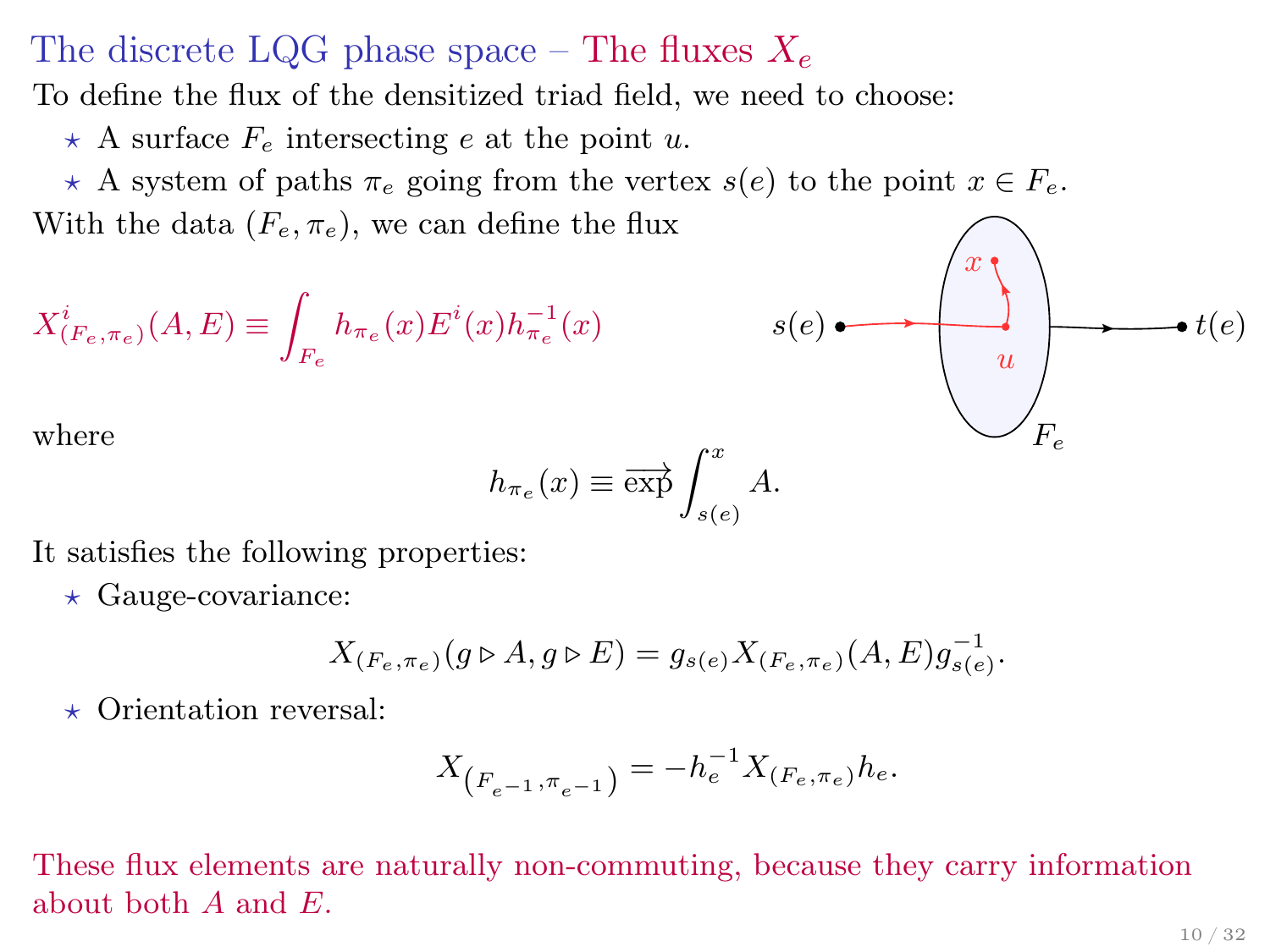#### The discrete LQG phase space – The holonomy-flux algebra

The discrete elements  $(h_e, X_e) \in SU(2) \times \mathfrak{su}(2)$  associated to each edge of the graph Γ satisfy the Poisson algebra

$$
\left\{ X_e^i, X_{e'}^j \right\} = \delta_{ee'} \epsilon^{ij}{}_k X_e^k, \qquad \left\{ X_e^i, h_{e'} \right\} = -\delta_{ee'} \tau^i h_e + \delta_{ee'-1} h_e \tau^i, \qquad \left\{ h_e, h_{e'} \right\} = 0.
$$

This is the Poisson structure on  $T^*SU(2)$ .

The spin network phase space associated to the graph  $\Gamma$  is therefore given by

$$
P_\Gamma \equiv \underset{e}{\times} T^* \mathrm{SU}(2)_e,
$$

and the symplectic potential is

$$
\Theta_{\Gamma} = \sum_{e} \text{Tr}\left(X_e \text{d} h_e h_e^{-1}\right).
$$

The Hilbert space  $\mathcal{H}_{\Gamma}$  of LQG on a graph is the quantization of  $P_{\Gamma}$ .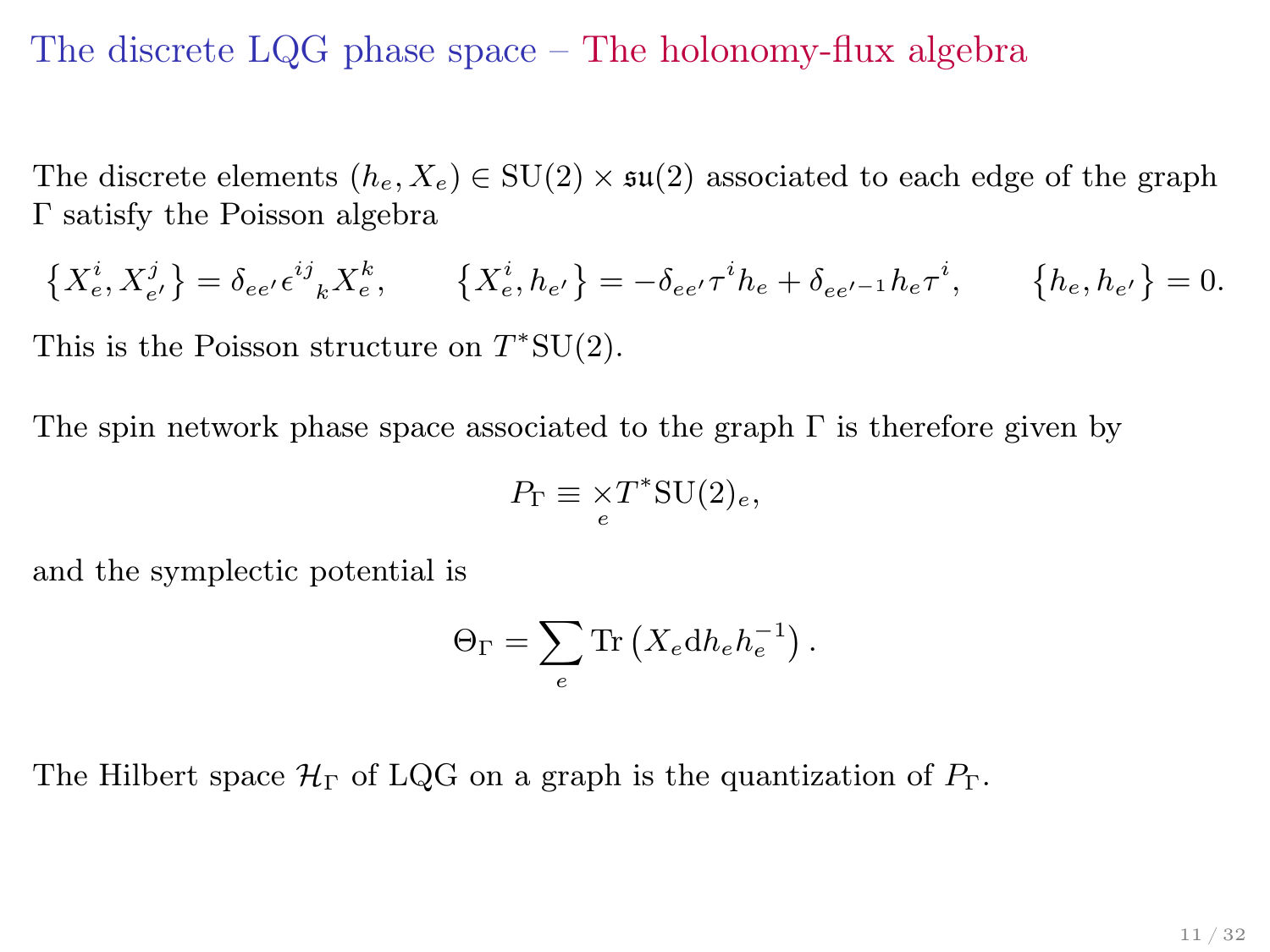The discrete LQG phase space – Gauge invariance

The discrete spin network phase space  $P_{\Gamma}$  carries a natural action of the gauge group  $\mathrm{SU}(2)^{|V_\Gamma|}$ :

$$
g \triangleright h_e = g_{s(e)} h_e g_{t(e)}^{-1}, \qquad \qquad g \triangleright X_e = g_{s(e)} X_e g_{s(e)}^{-1},
$$

and it is therefore possible to define the gauge-invariant phase space

$$
P_{\Gamma}^G \equiv P_{\Gamma} \, / \! / \, \text{SU}(2)^{|V_{\Gamma}|} = G_{v}^{-1}(0) / \text{SU}(2)^{|V_{\Gamma}|}.
$$

We are going to identify later on the generator  $G_v$  of these transformations. It is the discrete analogue of the continuous Gauss law.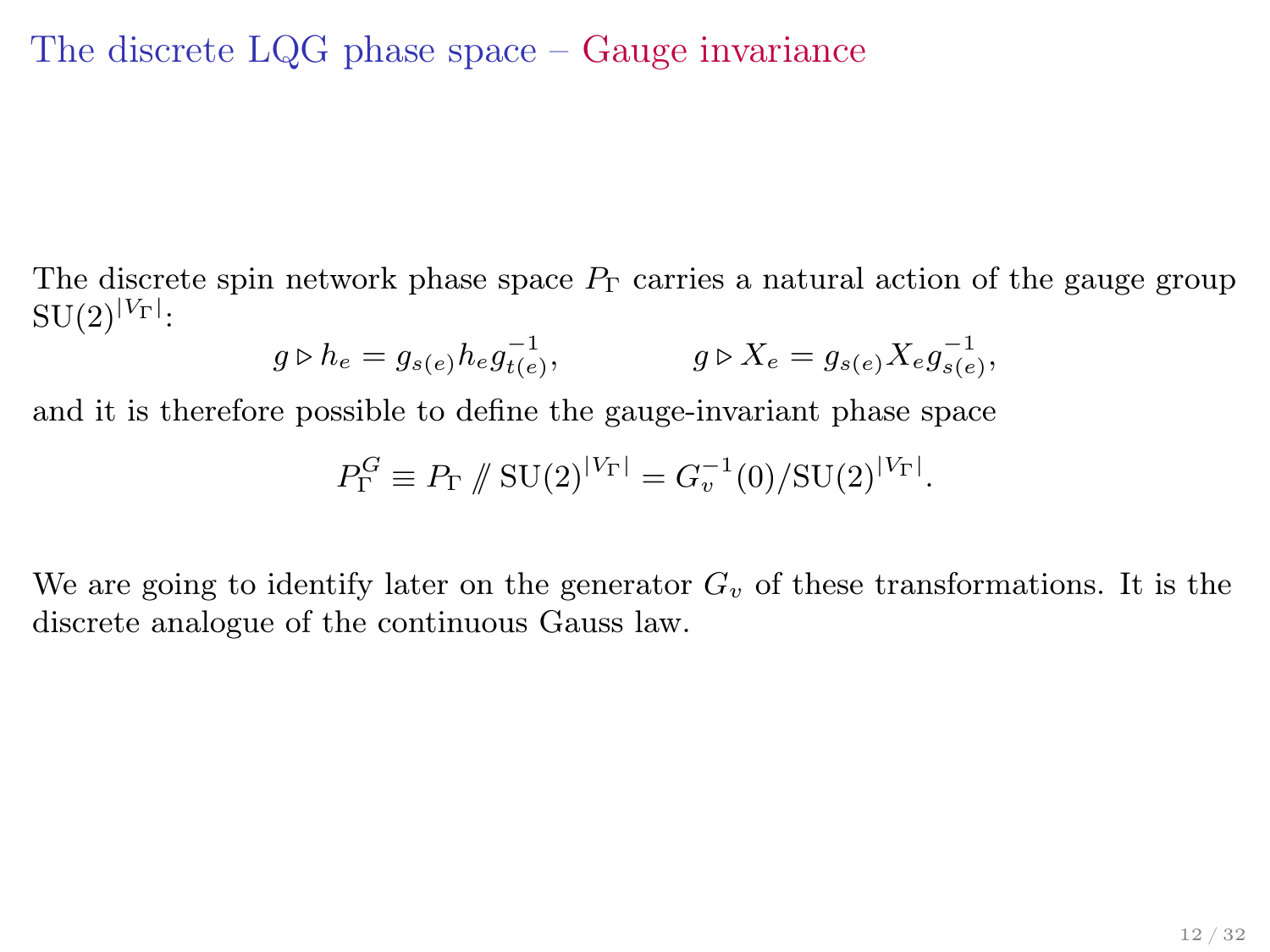# The discrete LQG phase space

Given an embedding of Γ into Σ, a surface  $F_e$  and a system of paths  $\pi_e$ , we have described a map

$$
\begin{array}{rcl}\mathcal{P} & \longrightarrow & P_{\Gamma} \\
(A,E) & \longmapsto & \big(h_e(A),X_{(F_e,\pi_e)}(A,E)\big) \end{array}
$$

from continuous to discrete data.

#### To what extent can this map be inverted?

A priori there are many ambiguities, and it is not possible to uniquely reconstruct the continuous data starting from  $h_e$  and  $X_e$ .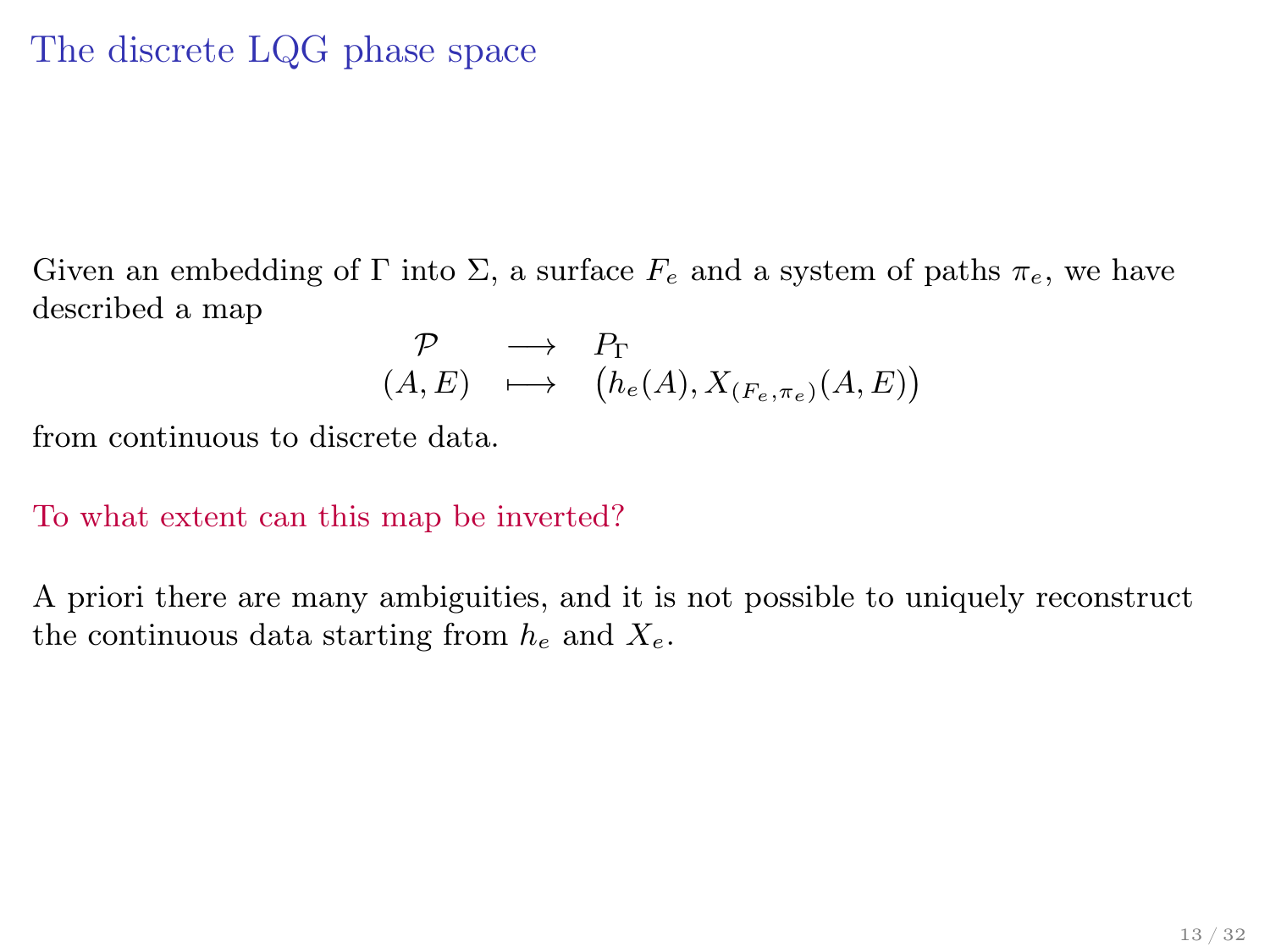Let us consider a cellular decomposition  $\Delta$  of  $\Sigma$ , with one-skeleton  $\Gamma^*$ , together with its dual graph Γ.



continuous data discrete data  $(A(x), E(x))$ 

<span id="page-14-0"></span> $(h_e, X_e) \in P_\Gamma$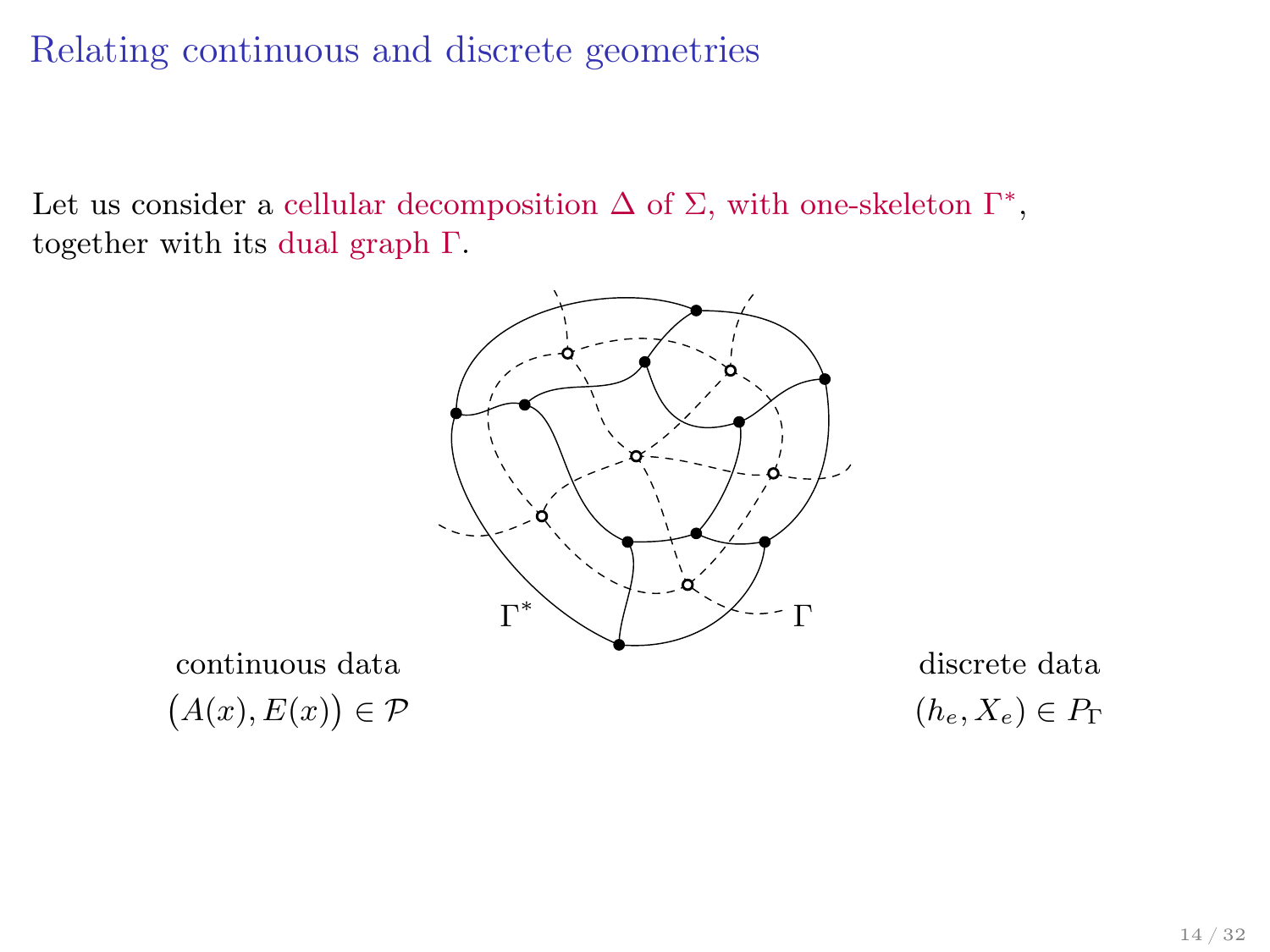δ

We are going to construct the symplectic reduction of  $P$  with respect to two constraints:

Flatness outside of Γ ∗

Generated by

$$
\mathcal{F}(\phi) = \int_{\Sigma} \phi_i \wedge F^i(A),
$$
  

$$
\phi \mathcal{F}_A = 0, \qquad \delta \phi \mathcal{F}_B = d_A \phi,
$$

for  $\phi \in \Omega^1(\Sigma, \mathfrak{su}(2))$  vanishing on  $\Gamma^*$ .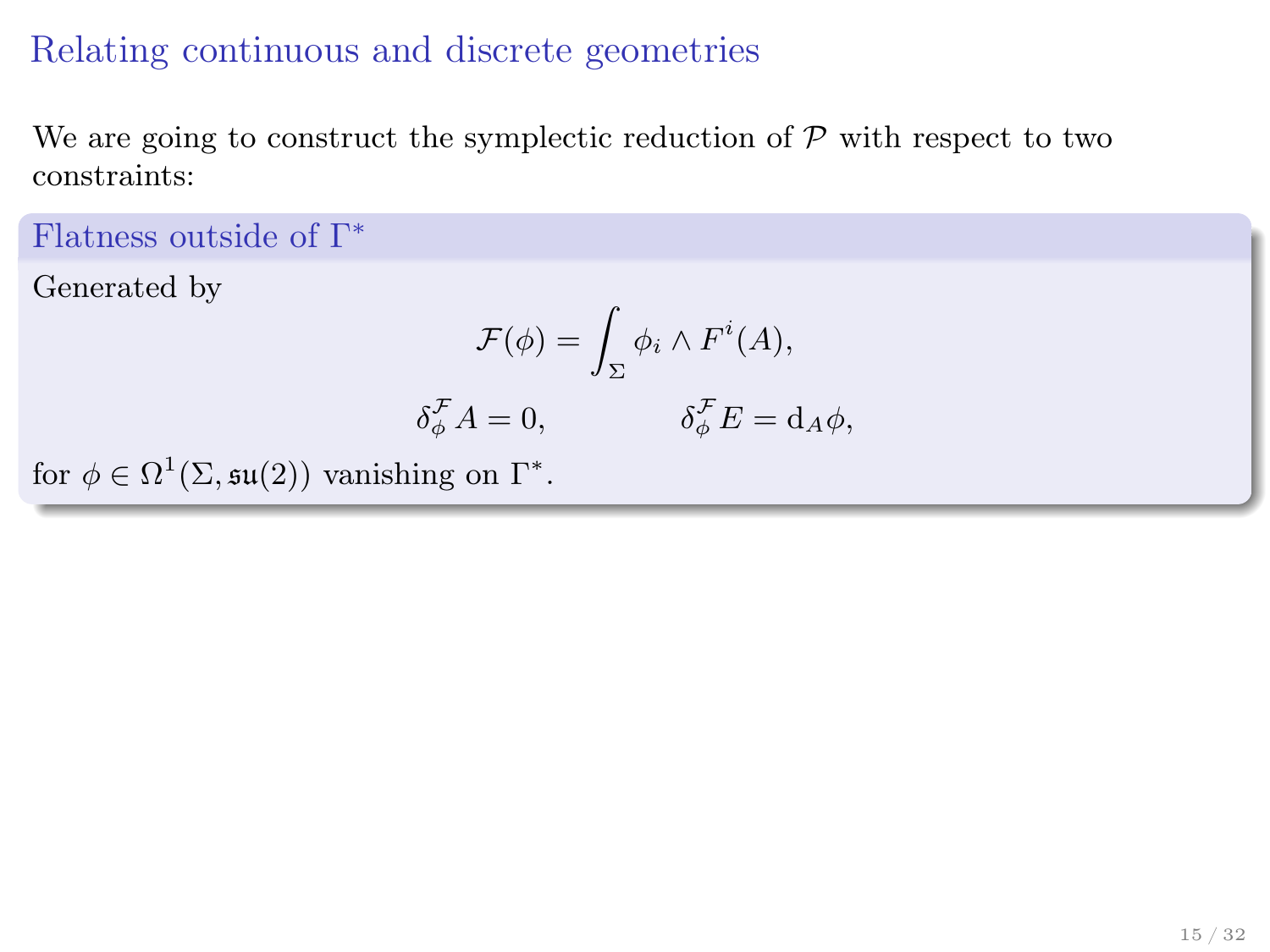We are going to construct the symplectic reduction of  $P$  with respect to two constraints:

Flatness outside of Γ ∗

Generated by

$$
\mathcal{F}(\phi) = \int_{\Sigma} \phi_i \wedge F^i(A),
$$
  

$$
\phi \mathcal{F}_A = 0, \qquad \delta \phi \mathcal{F}_B = d_A \phi,
$$

for  $\phi \in \Omega^1(\Sigma, \mathfrak{su}(2))$  vanishing on  $\Gamma^*$ .

#### Gauss law outside of the vertices of Γ

Generated by

$$
\mathcal{G}(\alpha) = \int_{\Sigma} \alpha^i (\mathrm{d}_A E)_i,
$$

$$
\delta_{\alpha}^{\mathcal{G}} A = \mathrm{d}_A \alpha, \qquad \qquad \delta_{\alpha}^{\mathcal{G}} E = [E, \alpha],
$$

for  $\alpha \in \Omega^0(\Sigma, \mathfrak{su}(2))$  vanishing on the vertices  $V_{\Gamma}$  of  $\Gamma$ .

δ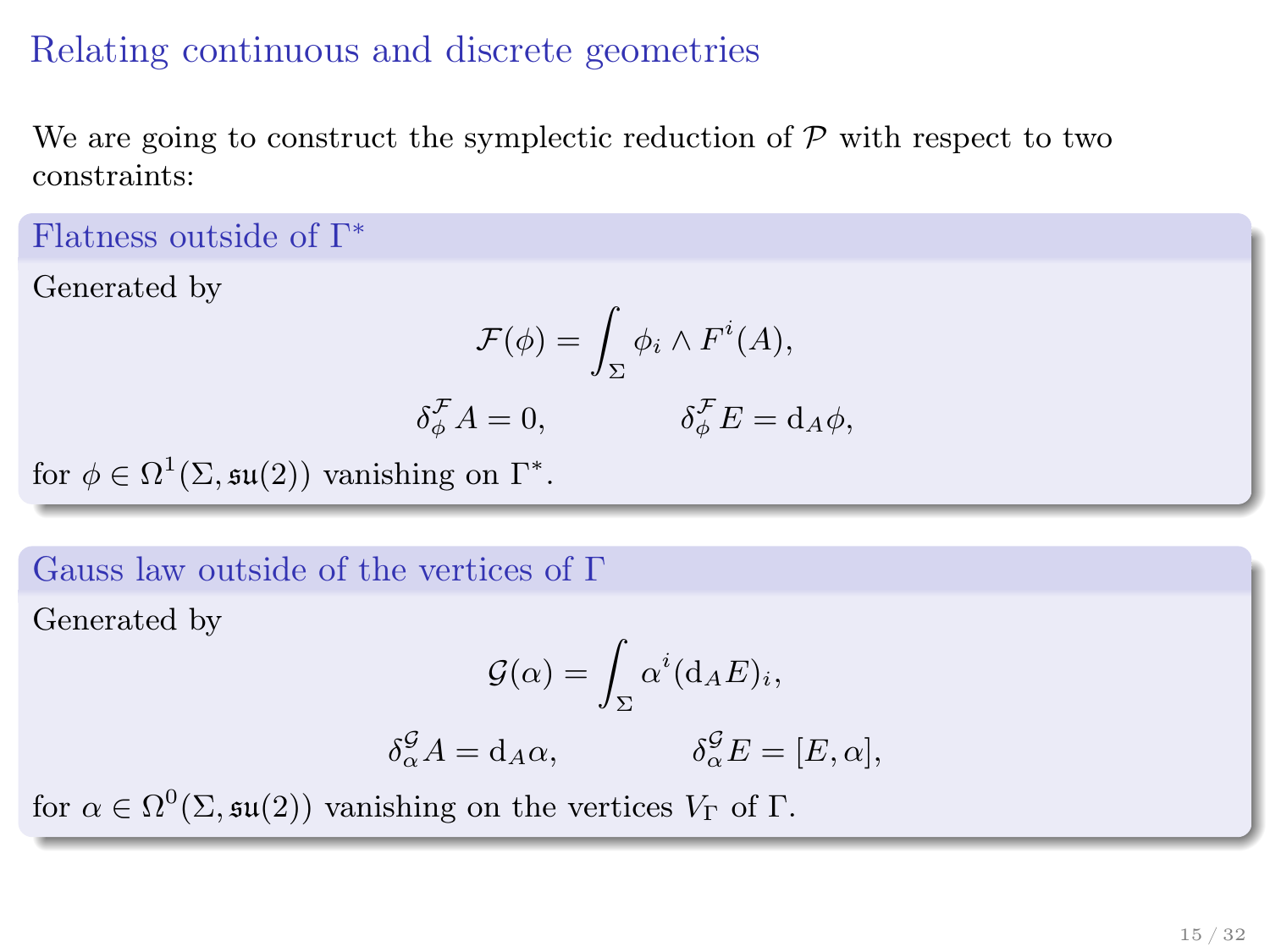With these two constraints, we can define the symplectic reduction

$$
\begin{array}{rcl} \widetilde{\mathcal{P}} & \equiv & T^*\mathcal{A} \mathbin{\#} \left( \mathcal{G} \times \mathcal{F} \right) \\ & = & \mathcal{C} / \big( \mathcal{G} \times \mathcal{F} \big), \end{array}
$$

where the constraint space is

$$
\mathcal{C} \equiv \left\{ (A, E) \in T^* A \mid F(A) = 0 \text{ outside of } \Gamma^*, d_A E = 0 \text{ outside of } V_{\Gamma} \right\}.
$$

Claim: The orbit space  $\widetilde{\mathcal{P}}$  is finite-dimensional. It is the continuous analogue of the discrete spin network phase space  $P_{\Gamma}$ .

Let us now construct the explicit parametrization of  $\widetilde{\mathcal{P}}$ .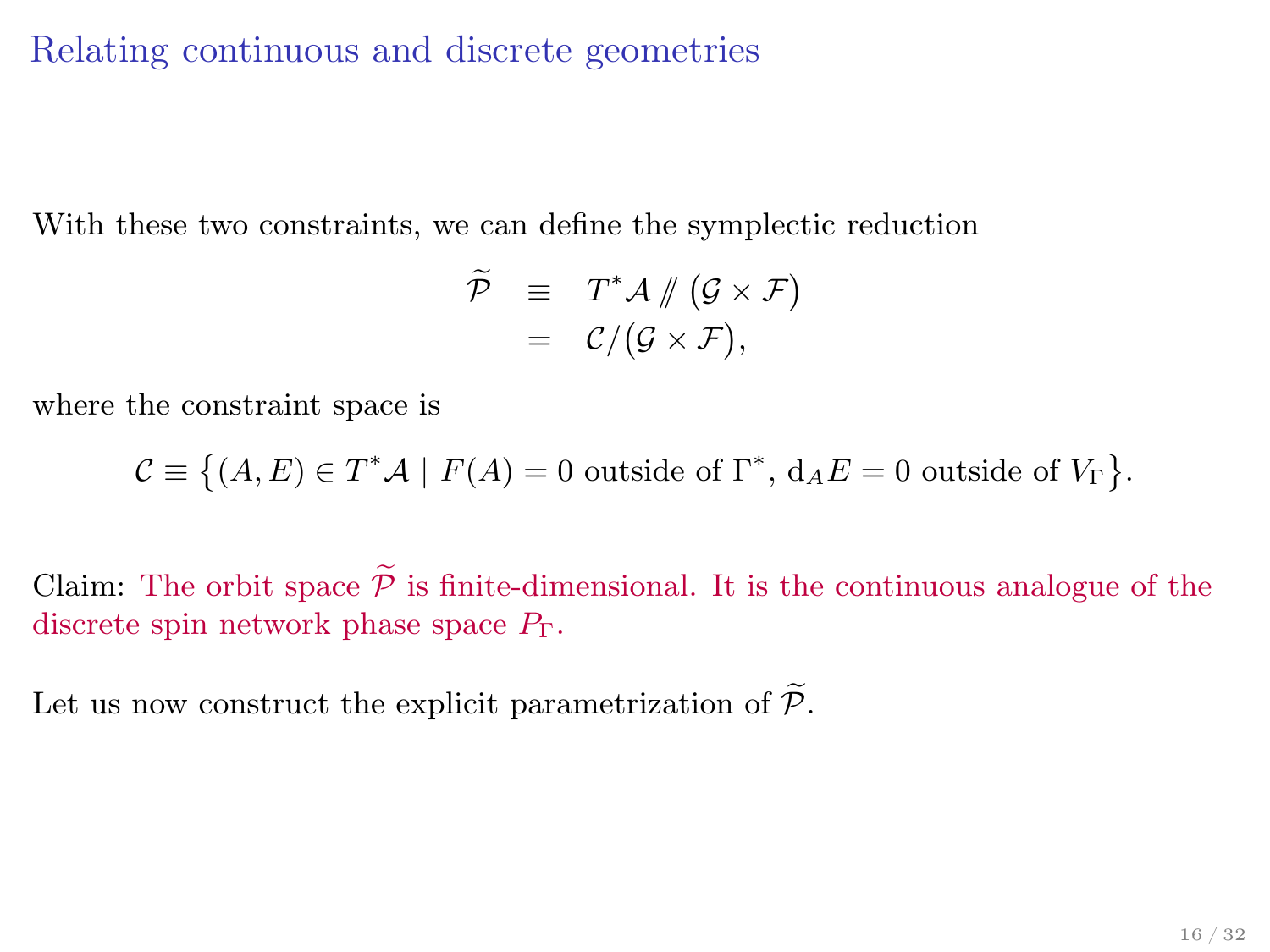We are going to solve F and G on the three-cells  $C_v$  of  $\Delta \setminus \Gamma^*$ , and then glue the solutions consistently.

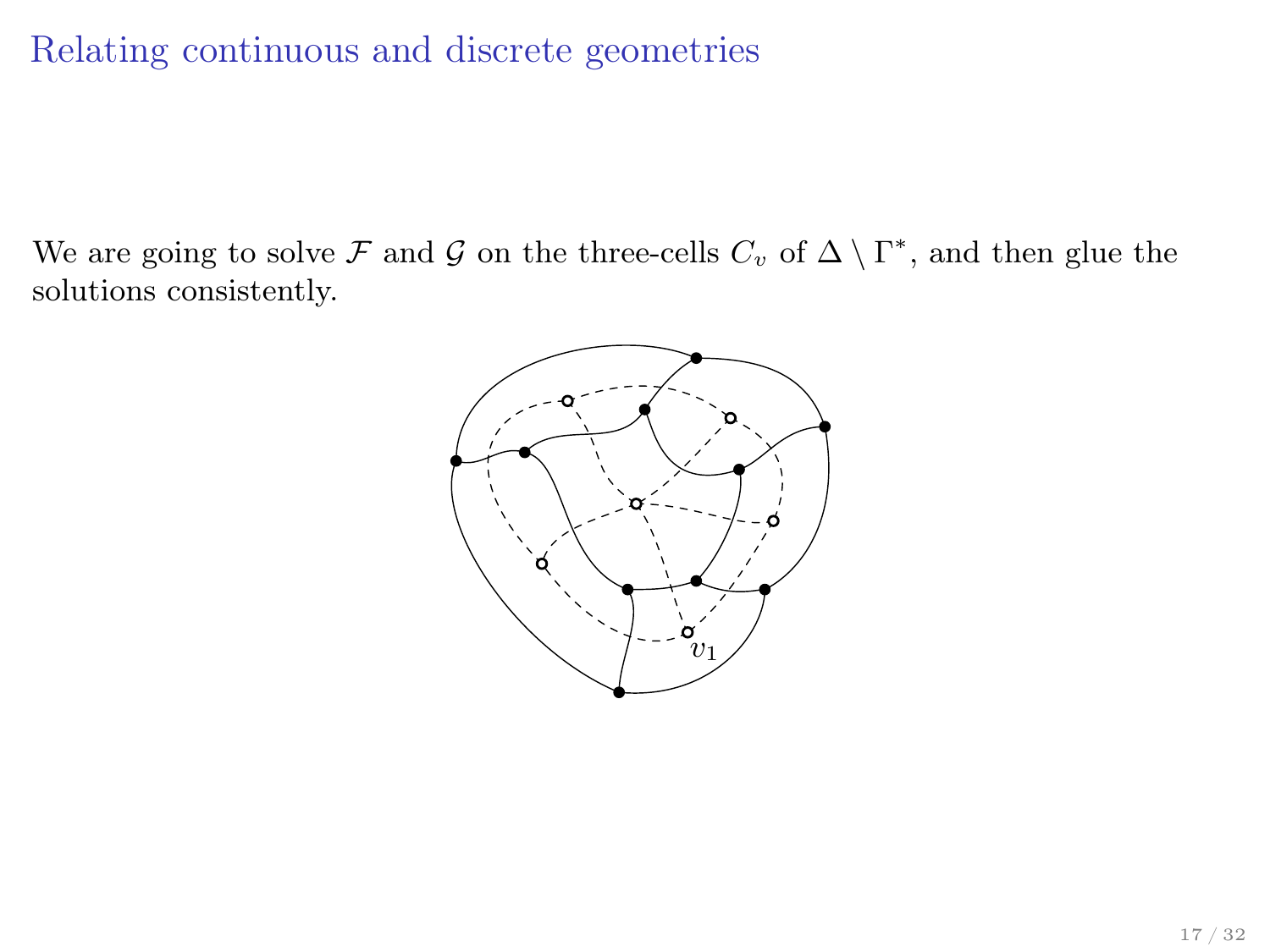On a three-dimensional cell  $C_v$ , we have the following parametrization:

Solution to the curvature constraint

In terms of the SU(2) element

$$
a_v(x) \equiv \overrightarrow{\exp} \int_x^v A,
$$

the flat connection is given by  $A(x) = a_v(x) da_v(x)^{-1}$ . Note that the integration does not depend on the path.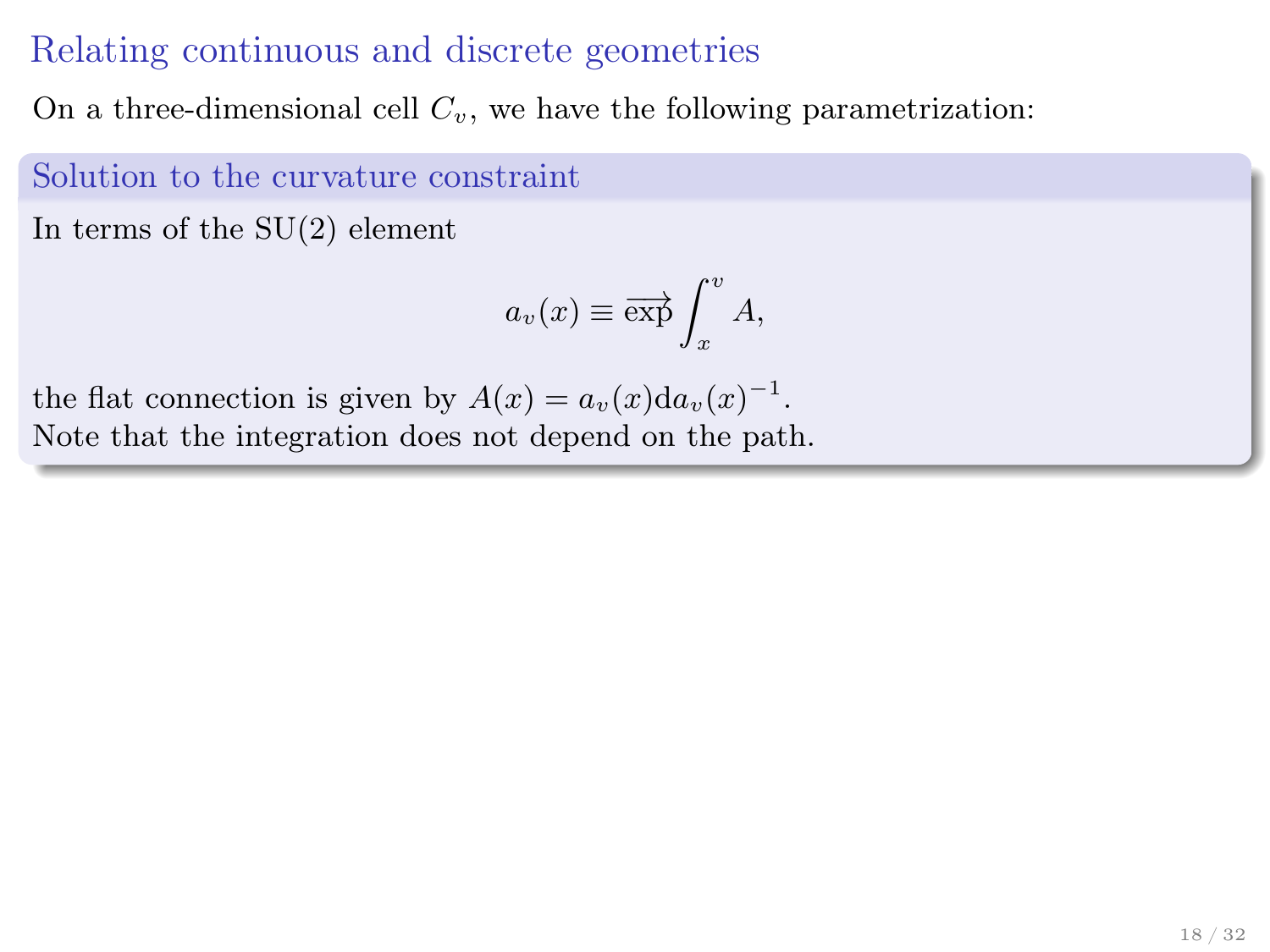On a three-dimensional cell  $C_v$ , we have the following parametrization:

Solution to the curvature constraint

In terms of the SU(2) element

$$
a_v(x) \equiv \overrightarrow{\exp} \int_x^v A,
$$

the flat connection is given by  $A(x) = a_v(x) da_v(x)^{-1}$ . Note that the integration does not depend on the path.

#### Solution to the Gauss constraint outside of the vertex  $v$

For a flat connection, the covariant derivative of the electric field becomes

$$
\mathrm{d}_A E = \mathrm{d} E + [a_v \mathrm{d} a_v^{-1}, E] = a_v \mathrm{d} X_v a_v^{-1},
$$

where

$$
X_v \equiv a_v^{-1} E a_v \in \mathfrak{su}(2).
$$

Therefore, the Gauss law  $d_A E = 0$  implies that  $X_v$  is a closed two-form.

Now we have to glue these solutions with the neighboring cells. . .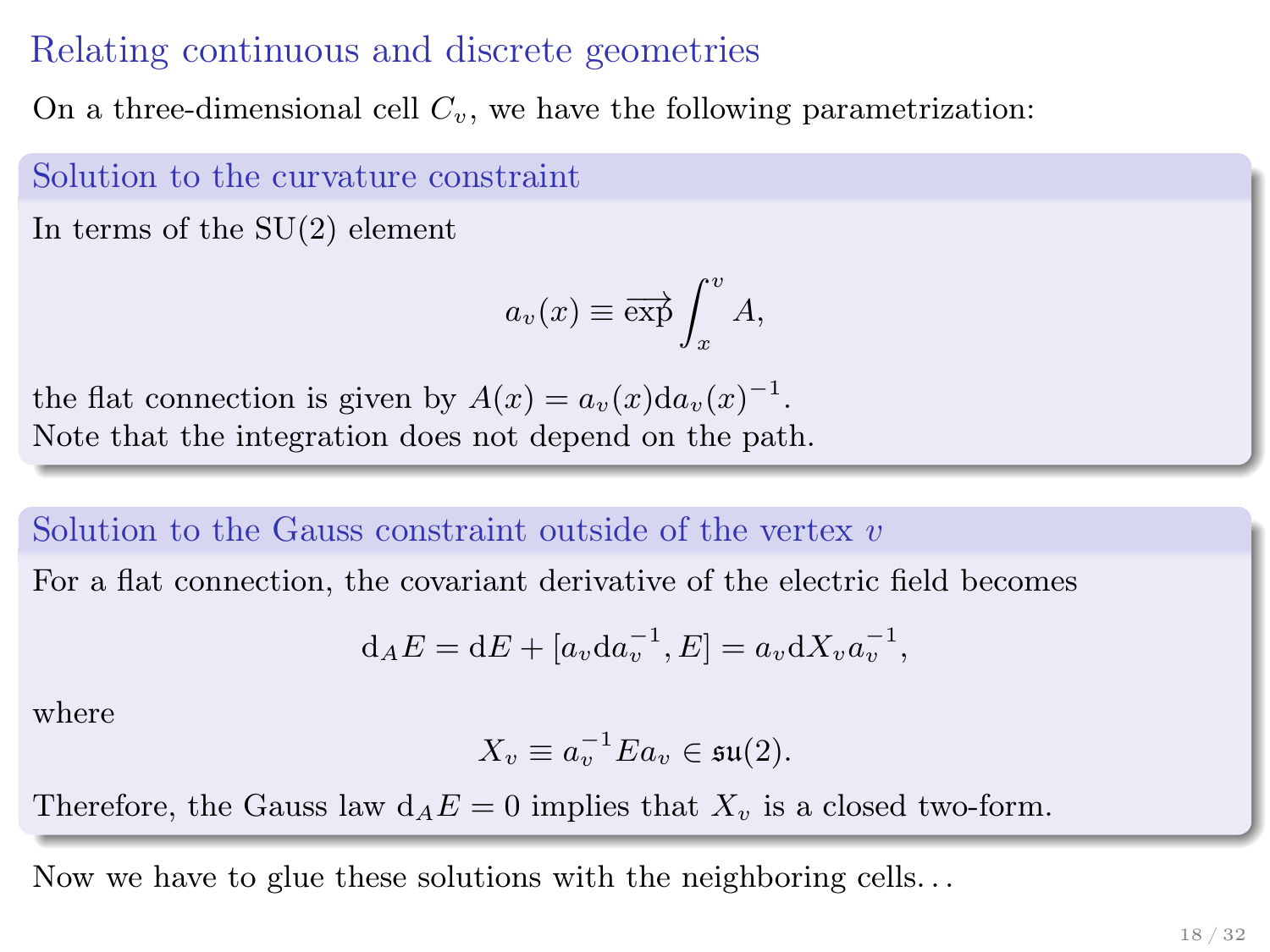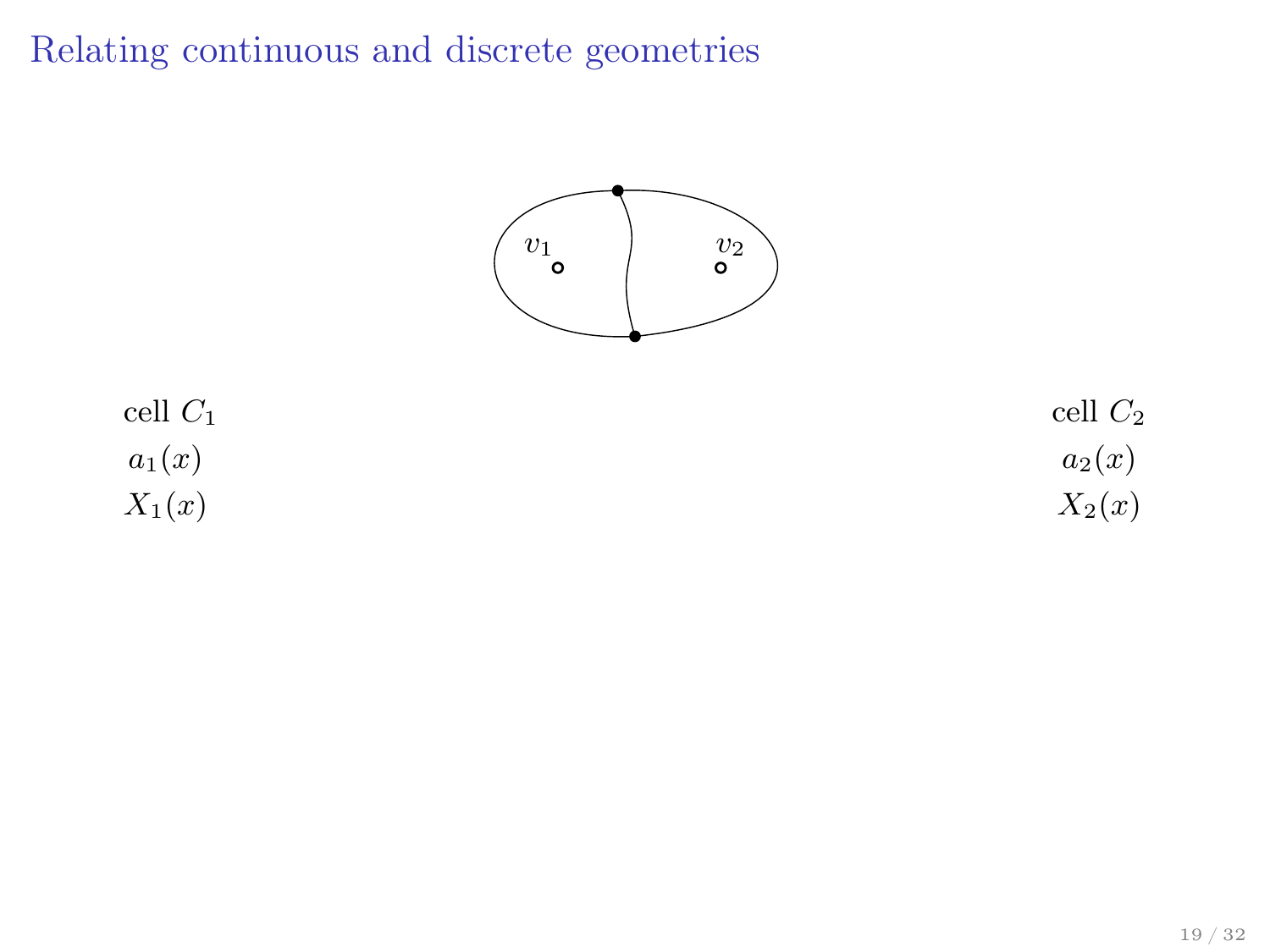



The transition element  $h_e$  is the holonomy

$$
h_e(A) = a_{s(e)}(x)^{-1} a_{t(e)}(x) = \overrightarrow{\exp} \int_e A.
$$

This shows that the constraint space C is spanned by the data  $(a_v, X_v, h_e)$ . Now, we have to divide C by the action of the gauge groups  $\mathcal F$  and  $\mathcal G$ .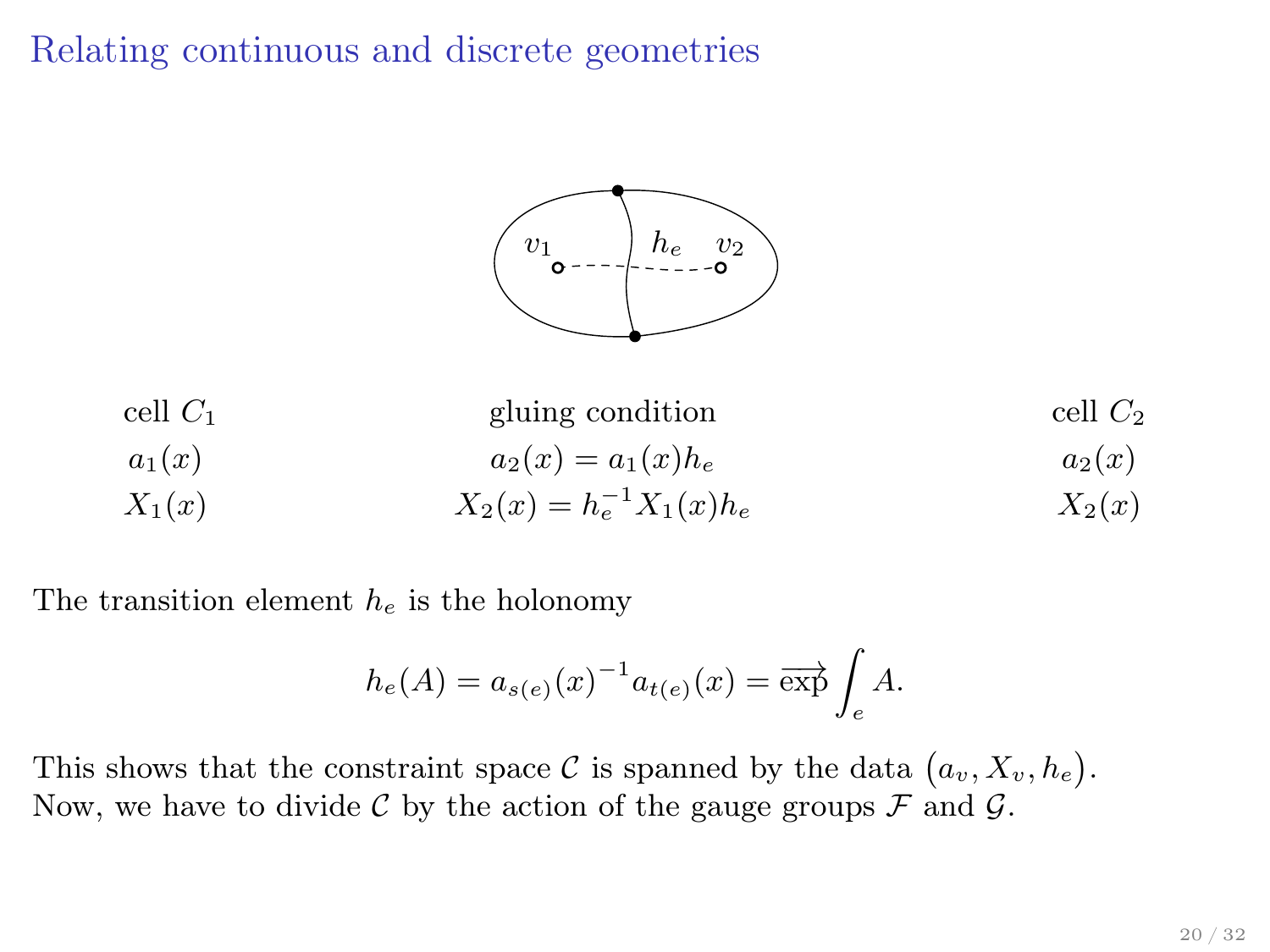The action of F and G on the discrete data  $(a_v, X_v, h_e)$  is given by

 $a_v(x) \longrightarrow ga_v(x), \qquad X_v(x) \longrightarrow X_v(x) + d(a_v^{-1} \phi a_v),$ 

with  $\phi = 0$  on  $\Gamma^*$  and  $g = 1$  on  $V_{\Gamma}$ .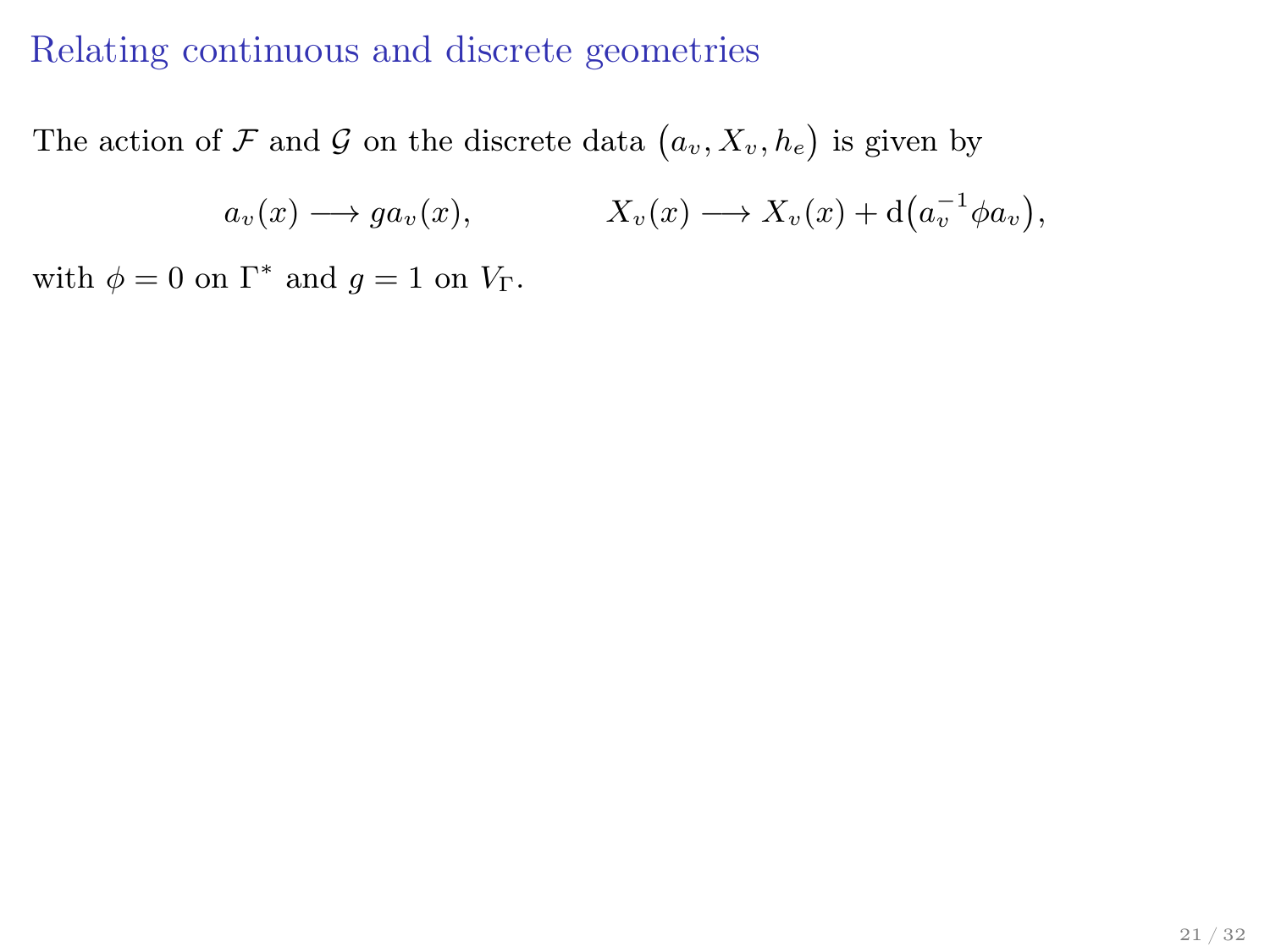The action of F and G on the discrete data  $(a_v, X_v, h_e)$  is given by

$$
a_v(x) \longrightarrow ga_v(x),
$$
  $X_v(x) \longrightarrow X_v(x) + d(a_v^{-1} \phi a_v),$ 

with  $\phi = 0$  on  $\Gamma^*$  and  $g = 1$  on  $V_{\Gamma}$ .

The observables that are invariant under  $(\mathcal{F} \times \mathcal{G})$  are therefore:

 $\star$  Holonomies

$$
h_e(A) \equiv \overrightarrow{\exp} \int_e A = a_{s(e)}(x)^{-1} a_{t(e)}(x).
$$

 $\star$  Fluxes

$$
X_e(A, E) = \int_{F_e} h_{\pi_e}(x) E(x) h_{\pi_e}^{-1}(x) = \int_{F_e} a_v(v) a_v(x)^{-1} E(x) a_v(x) a_v(v)^{-1} = \int_{F_e} X_v.
$$

The continuous Gauss law becomes

$$
\int_{C_v} a_v(x)^{-1} d_A E(x) a_v(x) = \int_{C_v} dX_v = \int_{\bigcup_e F_e = \partial C_v} X_{s(e)} = \sum_{e | s(e) = v} X_e = G_v.
$$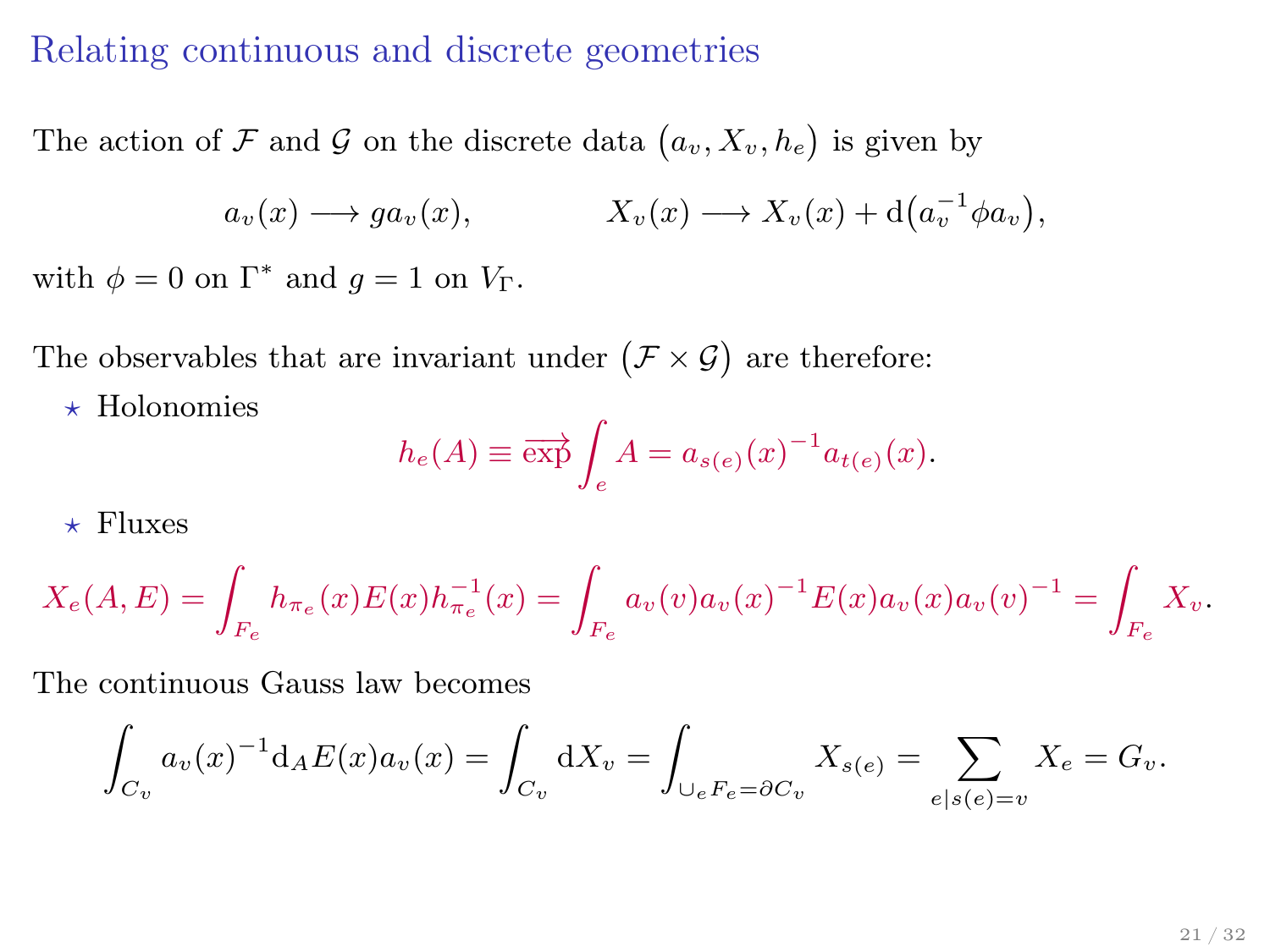We are going to show that the map

$$
\begin{array}{rcl} [\mathcal{I}] & : & \widetilde{\mathcal{P}} & \longrightarrow & P_{\Gamma} \\ & (A, E) & \longmapsto & \big( h_{e}(A), X_{e}(A, E) \big) \end{array}
$$

from continuous to discrete data

- $\star$  is a Poisson map,
- $\star$  is diffeomorphism-invariant (under suitable conditions),
- $\star$  can be inverted to reconstruct continuous geometries  $[A(h_e), E(h_e, X_e)].$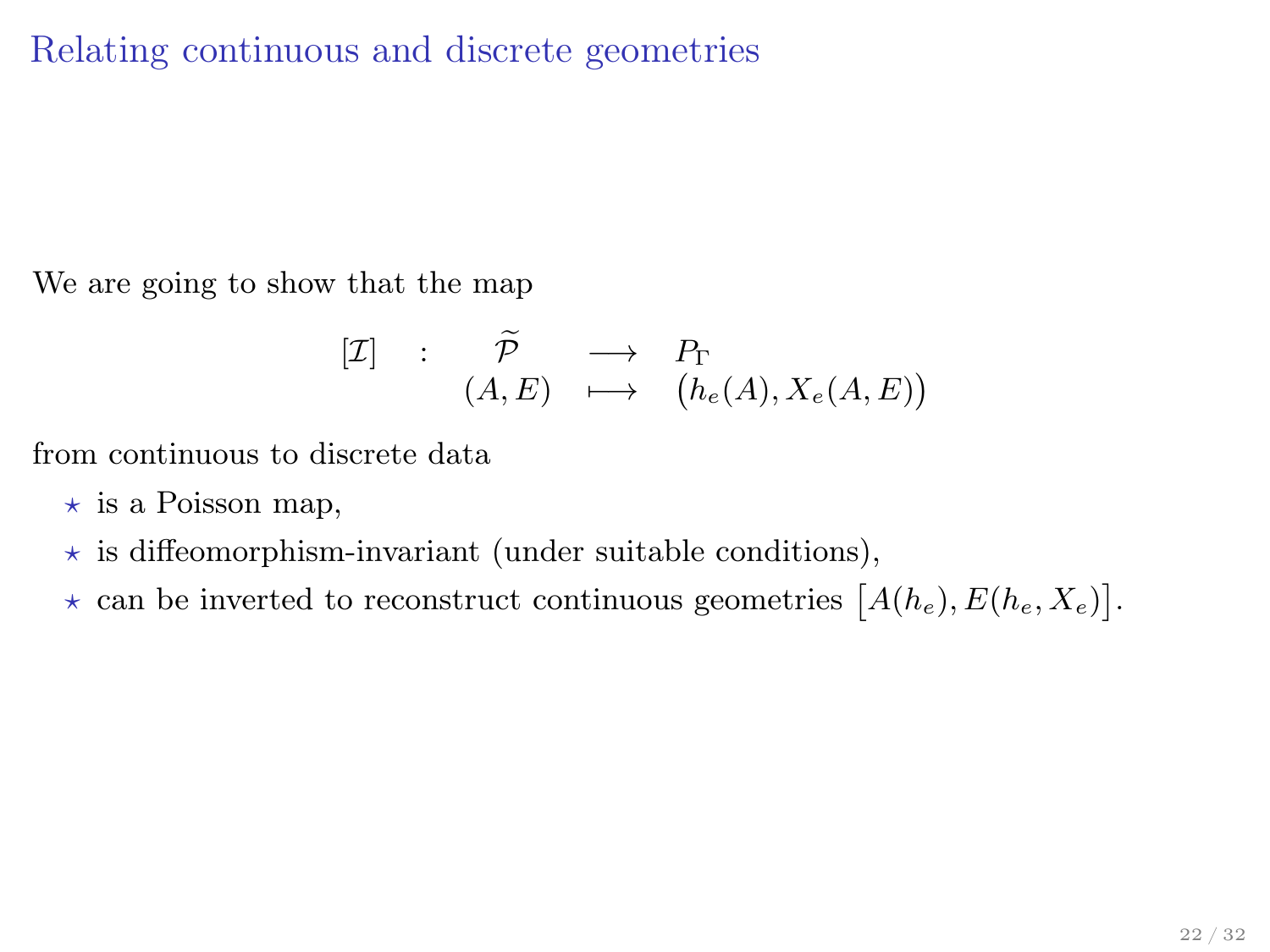#### Relating continuous and discrete geometries – Symplectic structures

Let us write the symplectic potential of first order gravity on  $\Delta$ , and evaluate it on the configurations in  $\mathcal{C}$ :

$$
\Theta = \int_{\Sigma} \text{Tr}(E \wedge \delta A)
$$
  
\n
$$
= \sum_{v} \int_{C_{v}} \text{Tr}(E \wedge \delta(a_{v} da_{v}^{-1}))
$$
  
\n
$$
= \sum_{v} \int_{\partial C_{v}} \text{Tr}(X_{v} \wedge \delta a_{v} a_{v}^{-1})
$$
  
\n
$$
= \sum_{e} \int_{F_{e}} \left[ \text{Tr}(X_{s(e)} \wedge \delta a_{s(e)}^{-1} a_{s(e)}) - \text{Tr}(X_{t(e)} \wedge \delta a_{t(e)}^{-1} a_{t(e)}) \right]
$$
  
\n
$$
= \sum_{e} \text{Tr}(X_{e} \delta h_{e} h_{e}^{-1})
$$
  
\n
$$
= \Theta_{\Gamma}
$$

This shows that  $\widetilde{\mathcal{P}}$  is finite-dimensional, and isomorphic to  $P_{\Gamma}$ .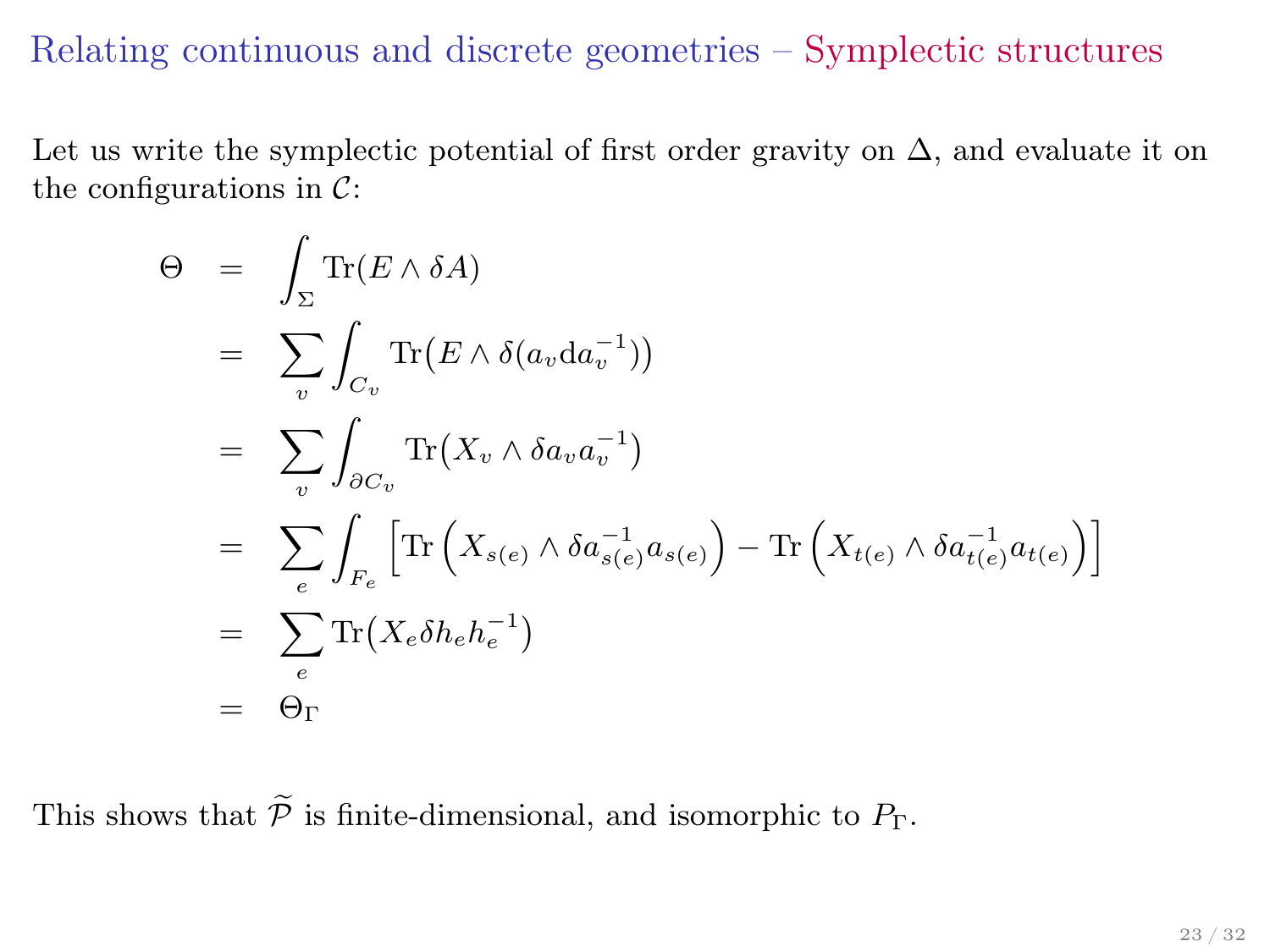# Relating continuous and discrete geometries – Diff-invariance

Let us consider a diffeomorphism  $\Phi_o$  connected to the identity and preserving  $\Gamma^*$  and the vertices of Γ.

The property  $\mathcal{I} \circ \Phi_o = \mathcal{I}$  can be shown using the on-shell equivalence between diffeomorphisms and gauge transformations.

> $\mathcal{L}_{\varepsilon}A = \iota_{\varepsilon}F + d_A(\iota_{\varepsilon}A)$  $\mathcal{L}_{\varepsilon}E = \iota_{\varepsilon}d_{A}E + d_{A}(\iota_{\varepsilon}E) + [E, \iota_{\varepsilon}A]$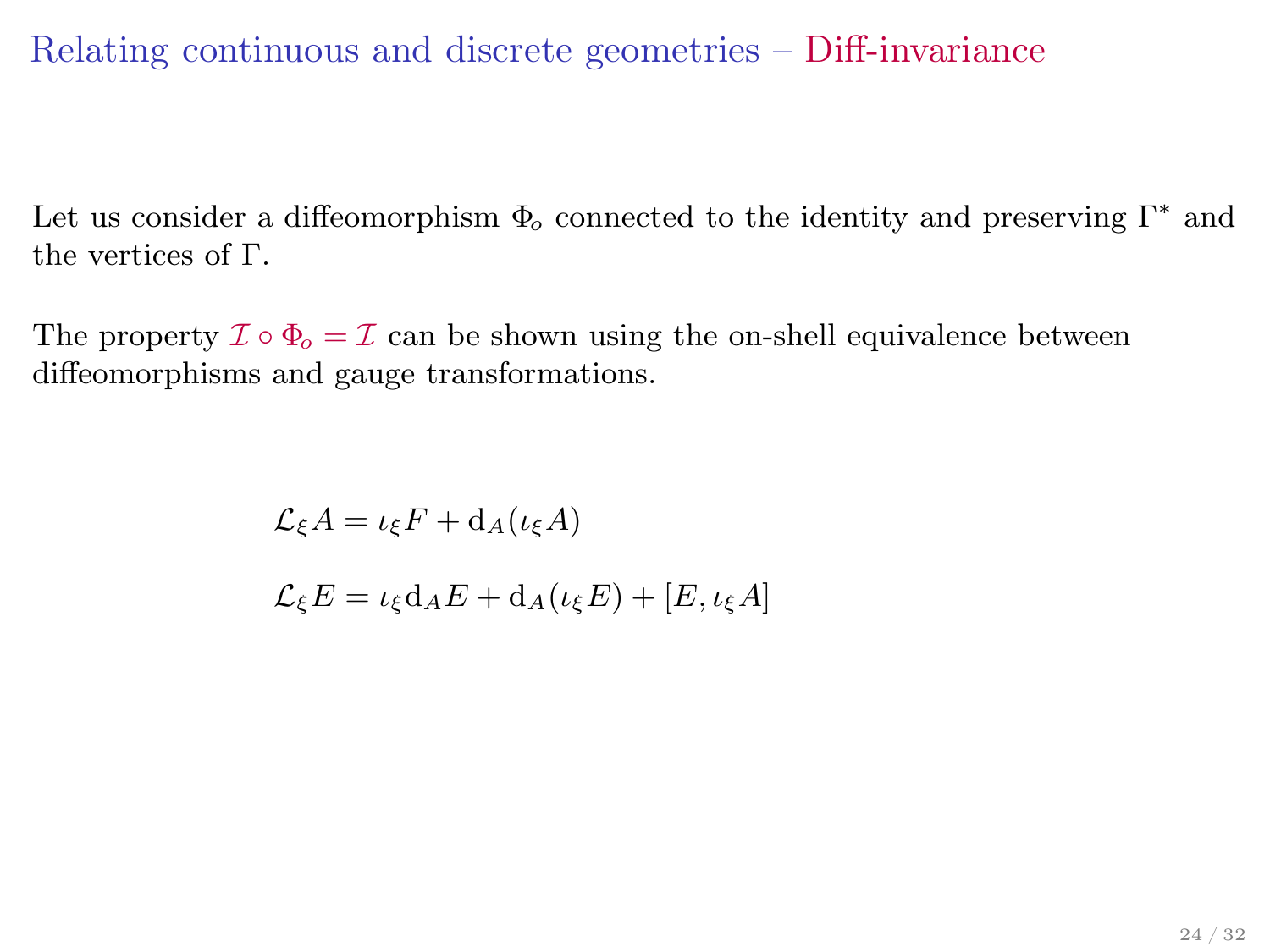# Relating continuous and discrete geometries – Diff-invariance

Let us consider a diffeomorphism  $\Phi_o$  connected to the identity and preserving  $\Gamma^*$  and the vertices of Γ.

The property  $\mathcal{I} \circ \Phi_o = \mathcal{I}$  can be shown using the on-shell equivalence between diffeomorphisms and gauge transformations.

Since on  $\mathcal C$  the curvature F vanishes outside of  $\Gamma^*$  and  $d_A E$  vanishes outside of  $V_{\Gamma}$ ,

$$
\mathcal{L}_{\xi}A = \iota_{\xi}F + d_{A}(\iota_{\xi}A) = d_{A}(\iota_{\xi}A)
$$
  

$$
\mathcal{L}_{\xi}E = \iota_{\xi}d_{A}E + d_{A}(\iota_{\xi}E) + [E, \iota_{\xi}A] = d_{A}(\iota_{\xi}E) + [E, \iota_{\xi}A]
$$

which shows that  $\mathcal{L}_{\xi} = \delta^{\mathcal{F}}_{\iota_{\xi}E} + \delta^{\mathcal{G}}_{\iota_{\xi}A}$ .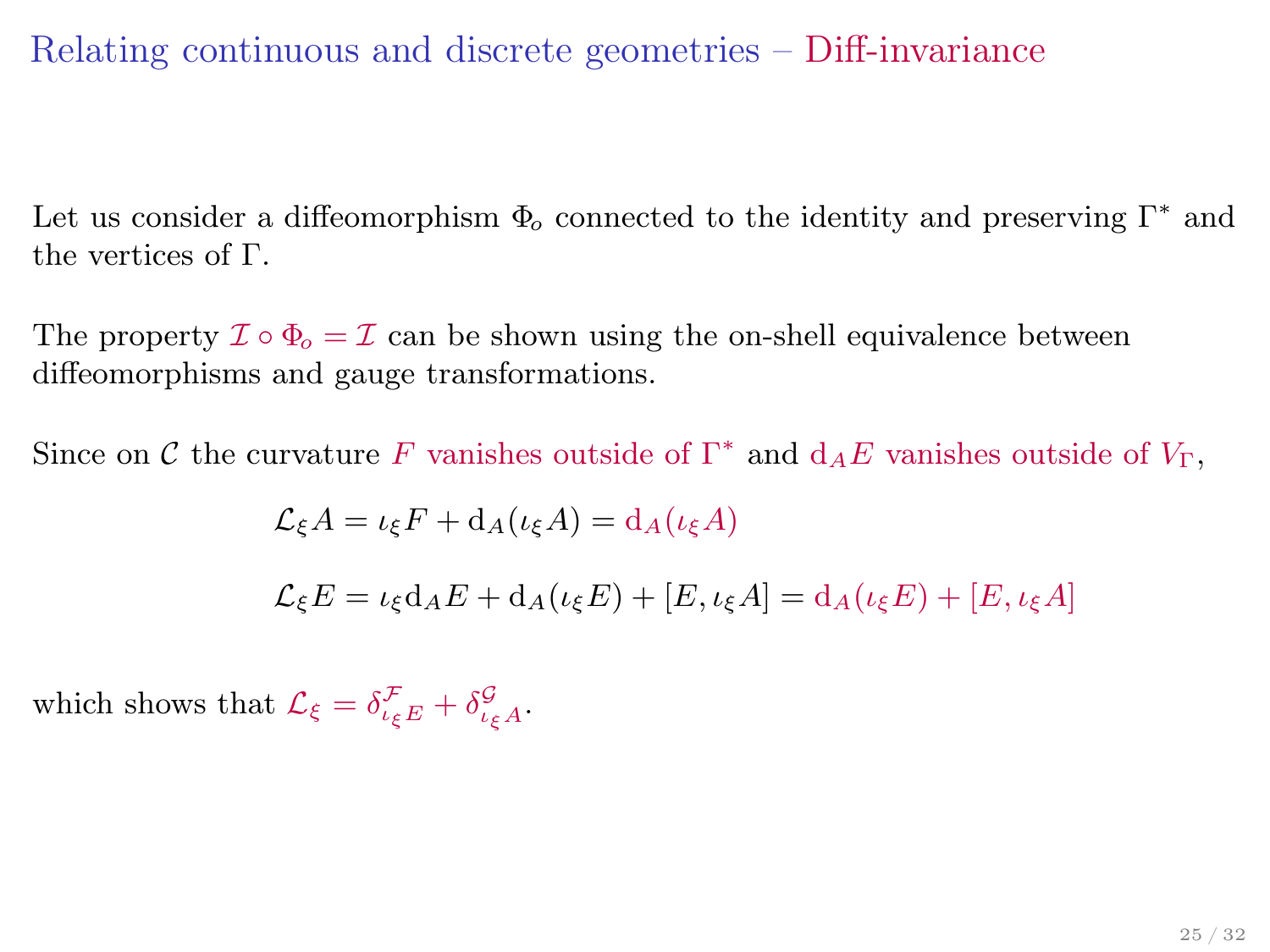## Gauge choices

At the continuous level, we have an equivalence class of gauge-related configurations:

$$
(A, E) \sim (g \triangleright A, g(E + d_A \phi)g^{-1}).
$$

A choice of a representative in this equivalence class is a choice of gauge, i.e. a map

<span id="page-29-0"></span>
$$
\begin{array}{ccccc}\n\mathcal{T} & : & P_{\Gamma} & \longrightarrow & \mathcal{C} \\
(h_{e}, X_{e}) & \longmapsto & (A, E)\n\end{array}
$$

such that  $\mathcal{I} \circ \mathcal{T} = \text{Id}$ .

There are lots of possibilities for the choice of  $E(x)$ . Powerful criterion: Find gauge choices that are diffeomorphism-covariant.

- \* Loop quantum gravity gauge  $E|0\rangle = 0$ , singular E outside of Γ.
- \* Spin foam gauge  $F|0\rangle_F = 0$ , flat E outside of  $\Gamma^*$ .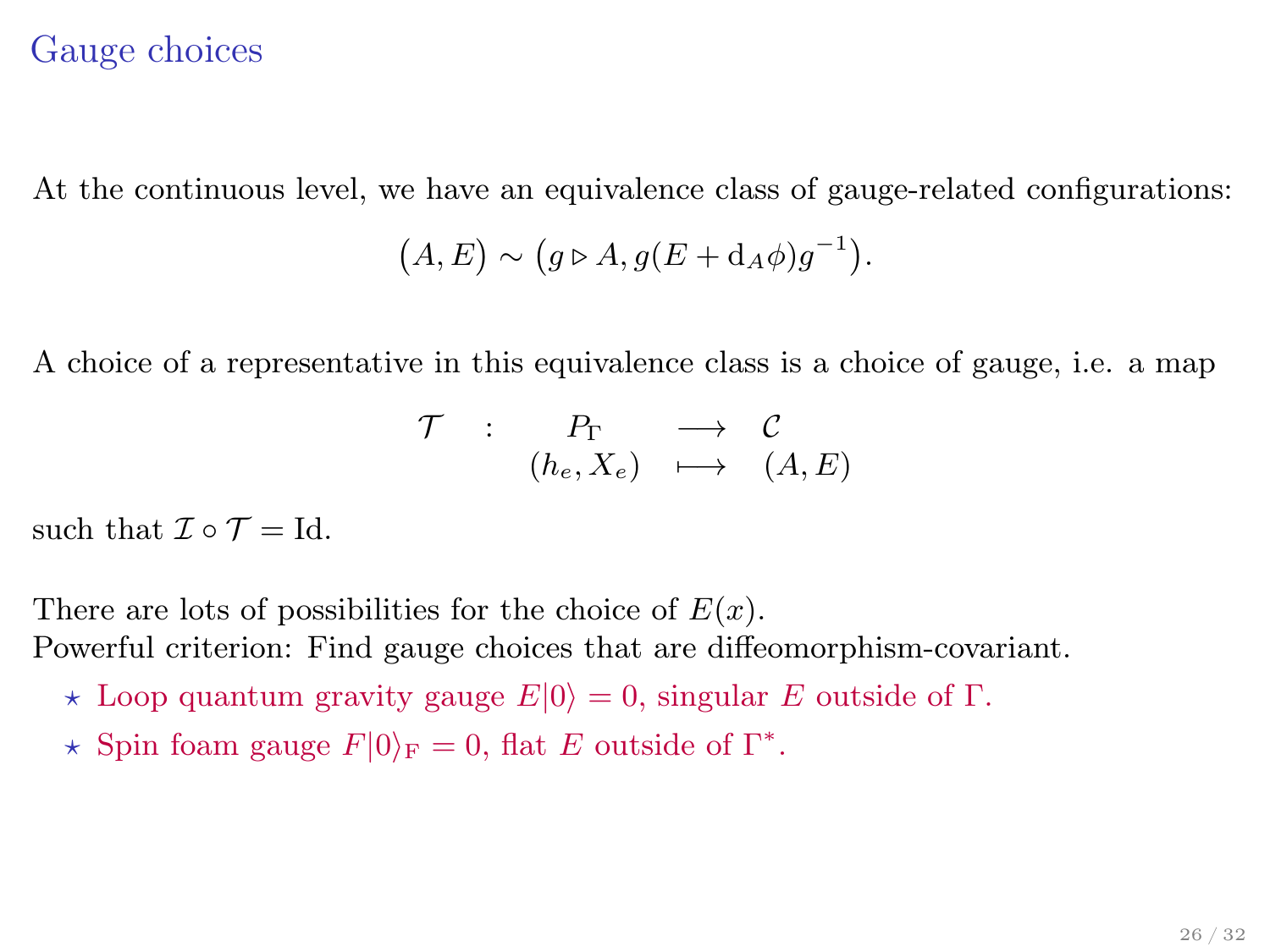## Gauge choices – Singular gauge (LQG)

The singular electric field can be constructed explicitly. It is given by

$$
E_{\rm S}(x) \equiv d_A \left( \sum_{e \in \Gamma} h_{\pi_e}(x)^{-1} X_e h_{\pi_e}(x) \int_{e(y)} \omega(x, y) \right)
$$
  
= 
$$
\sum_e h_{\pi_e}(x)^{-1} X_e h_{\pi_e}(x) \delta_e(x),
$$

and satisfies

$$
E_{\rm S}(x) = 0, \quad \forall x \notin \Gamma \qquad \text{(singular condition)},
$$
  

$$
d_A E_{\rm S} = 0 \qquad \text{(Gauss law)},
$$
  

$$
\mathcal{I}(E_{\rm S}(h_e, X_e)) = X_e \qquad \text{(gauge choice)}.
$$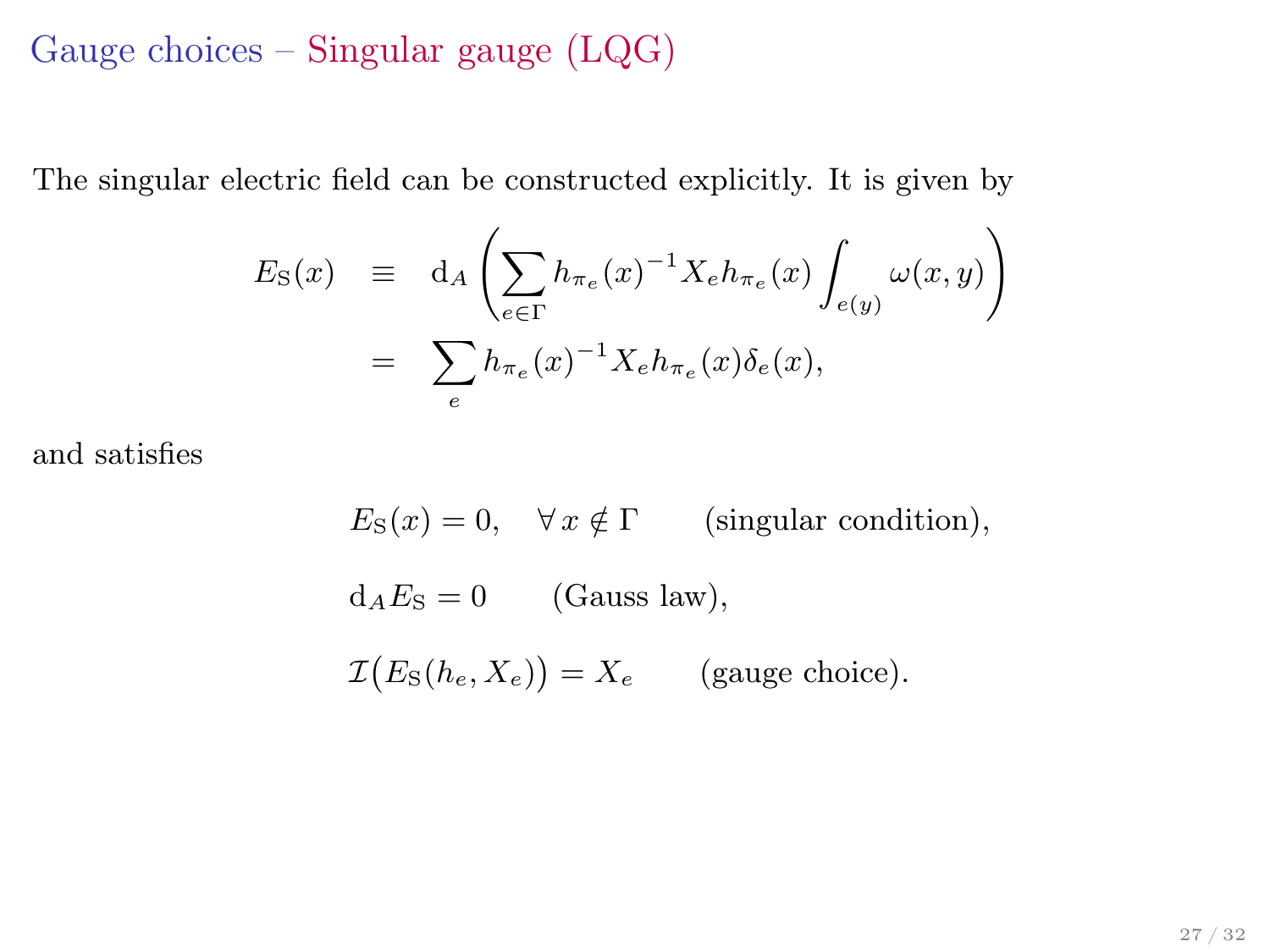# Gauge choices – Flat gauge (spin foams)

A flat geometry within each cell of  $\Sigma \setminus \Gamma^*$  is defined by

- $\star$  a flat connection A,
- $\star$  a frame field e satisfying  $d_Ae = 0$ .

Indeed, since  $d_Ae = \gamma[K, e]$ , the torsion-free condition and the invertibility of e imply  $K = 0$ , and therefore  $A = \Gamma(e)$ . If A is flat, the metric determined by e is therefore flat as well.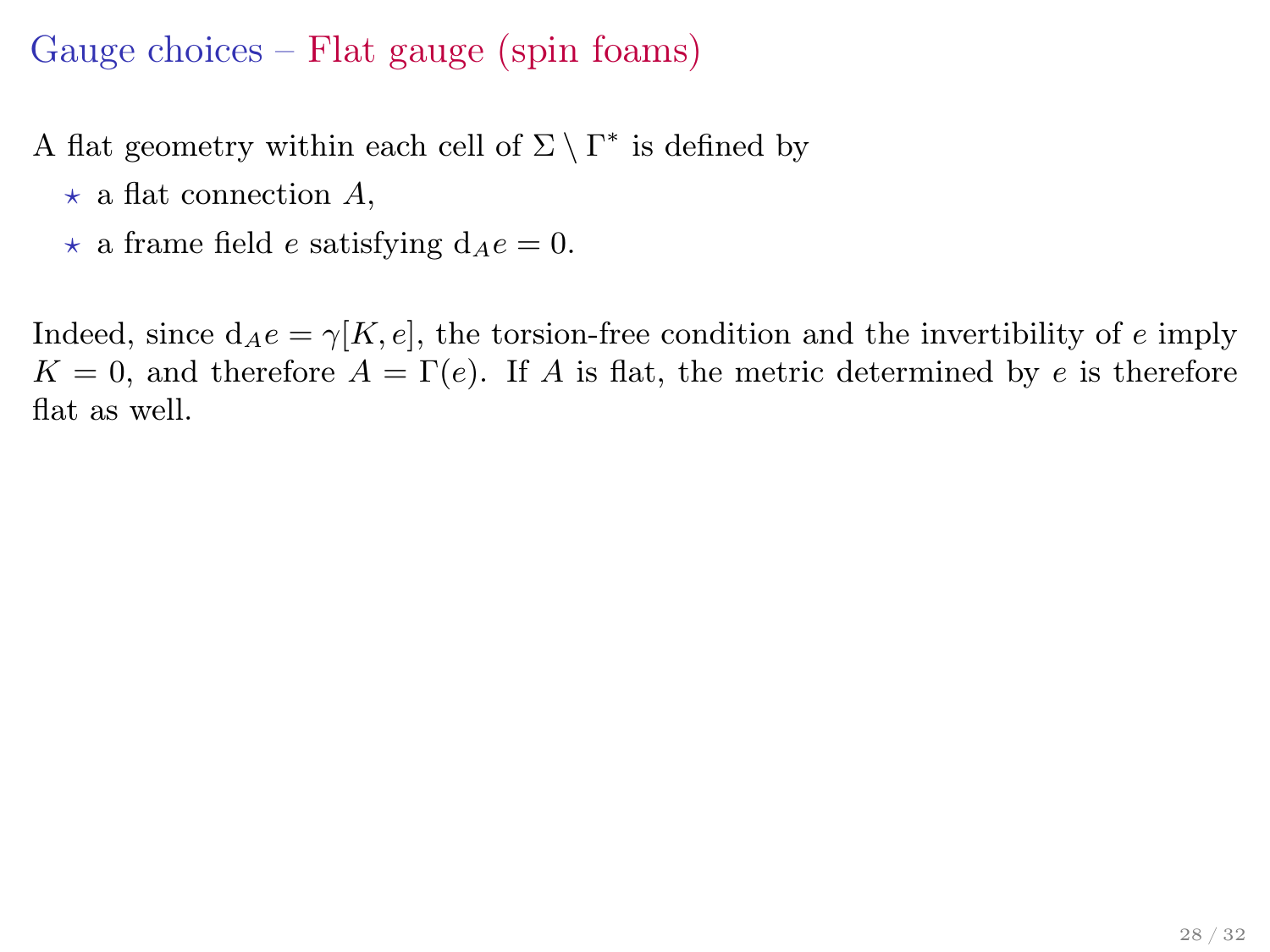# Gauge choices – Flat gauge (spin foams)

A flat geometry within each cell of  $\Sigma \setminus \Gamma^*$  is defined by

- $\star$  a flat connection A,
- $\star$  a frame field e satisfying  $d_Ae = 0$ .

Indeed, since  $d_Ae = \gamma[K, e]$ , the torsion-free condition and the invertibility of e imply  $K = 0$ , and therefore  $A = \Gamma(e)$ . If A is flat, the metric determined by e is therefore flat as well.

It is always possible to use the gauge freedom

$$
\mathcal{F}: E \longrightarrow E + d_A \phi
$$

to find a E such that  $d_Ae = 0$ .

 $P_{\Gamma}$  can be seen as the space of piecewise metric-flat geometries on  $\Sigma \setminus \Gamma^*$ .

In fact,  $P_{\Gamma} = T^* \mathcal{M}_{\Gamma^*}$ , where  $\mathcal{M}_{\Gamma^*}$  is the moduli space of flat connections modulo gauge transformations (cf. Bianchi [0907.4388]).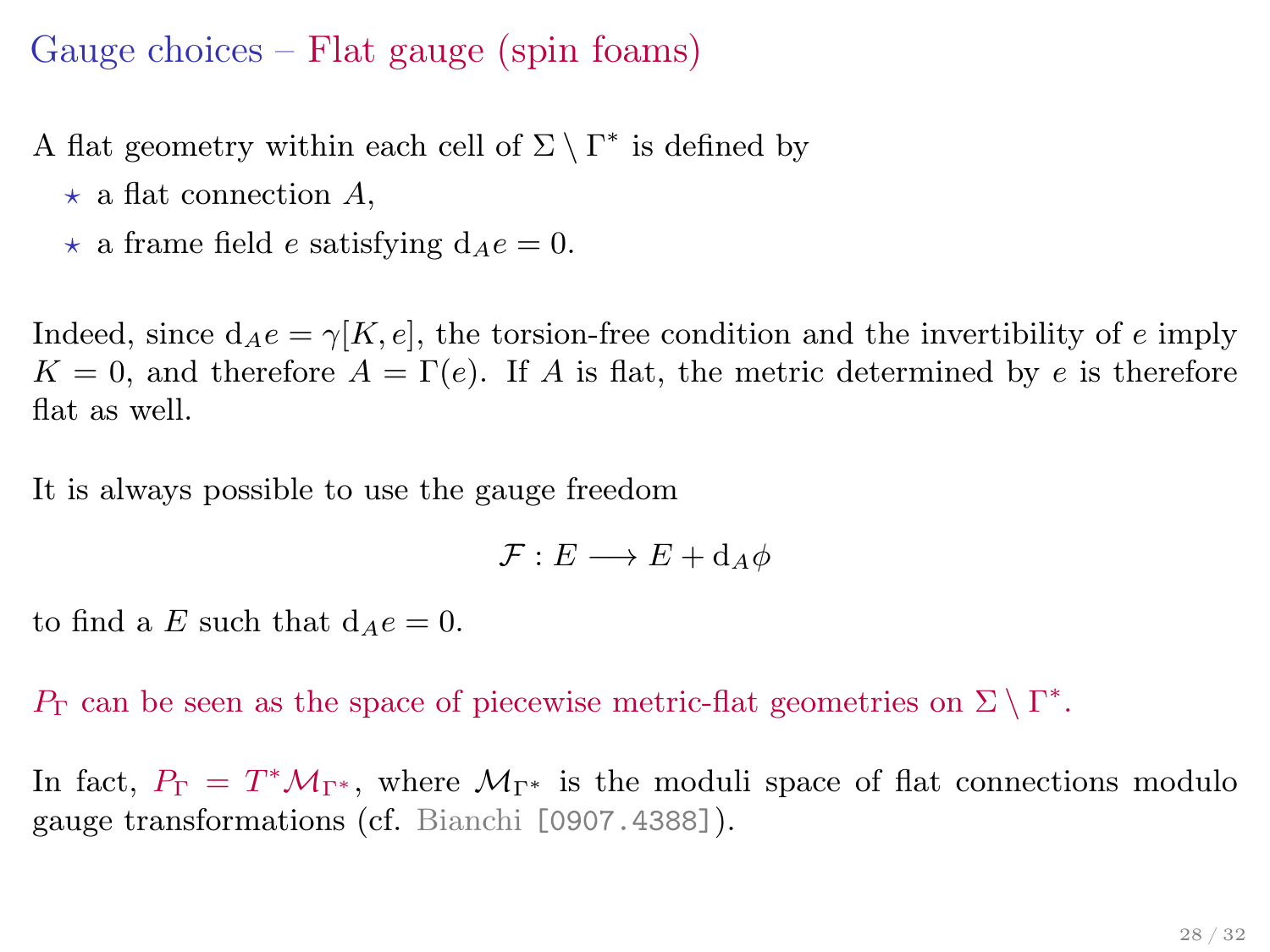# Gauge choices – Flat gauge and Regge geometries

If we have a frame field such that  $d_Ae = 0$ , then

$$
e_v(x) = a_v(x) \mathrm{d} x_v a_v(x)^{-1},
$$

where  $x_v(x)$  are flat coordinates. The flux elements become

$$
X_e^i = \frac{1}{2} \varepsilon^i{}_{jk} \int_{F_e} h_{\pi_e}(x) \left( e_v^j \wedge e_v^k \right) h_{\pi_e}(x)^{-1} = \frac{1}{2} \varepsilon^i{}_{jk} \int_{F_e} dx_v^j \wedge dx_v^k.
$$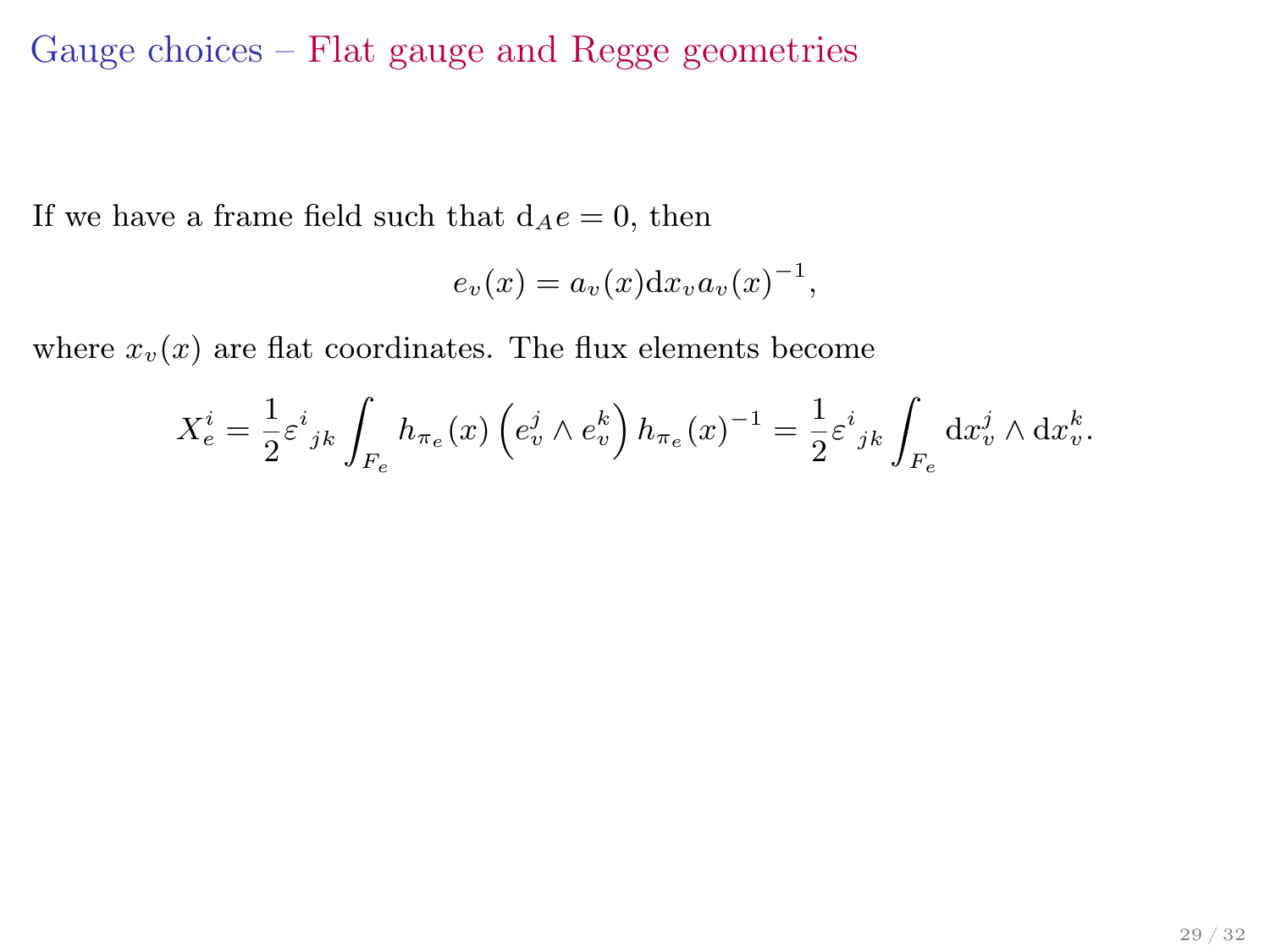#### Gauge choices – Flat gauge and Regge geometries

If we have a frame field such that  $d_Ae = 0$ , then

$$
e_v(x) = a_v(x) \mathrm{d} x_v a_v(x)^{-1},
$$

where  $x_v(x)$  are flat coordinates. The flux elements become

$$
X_e^i = \frac{1}{2} \varepsilon^i{}_{jk} \int_{F_e} h_{\pi_e}(x) \left( e_v^j \wedge e_v^k \right) h_{\pi_e}(x)^{-1} = \frac{1}{2} \varepsilon^i{}_{jk} \int_{F_e} dx_v^j \wedge dx_v^k.
$$

If the two-cells are forced to be flat,  $X_e = j_e N_e$ .

- $\star$  LQG = piecewise flat geometries.
- $\star$  Regge = piecewise-linear flat geometries: only the component of  $K$  parallel to  $e$  is non-vanishing.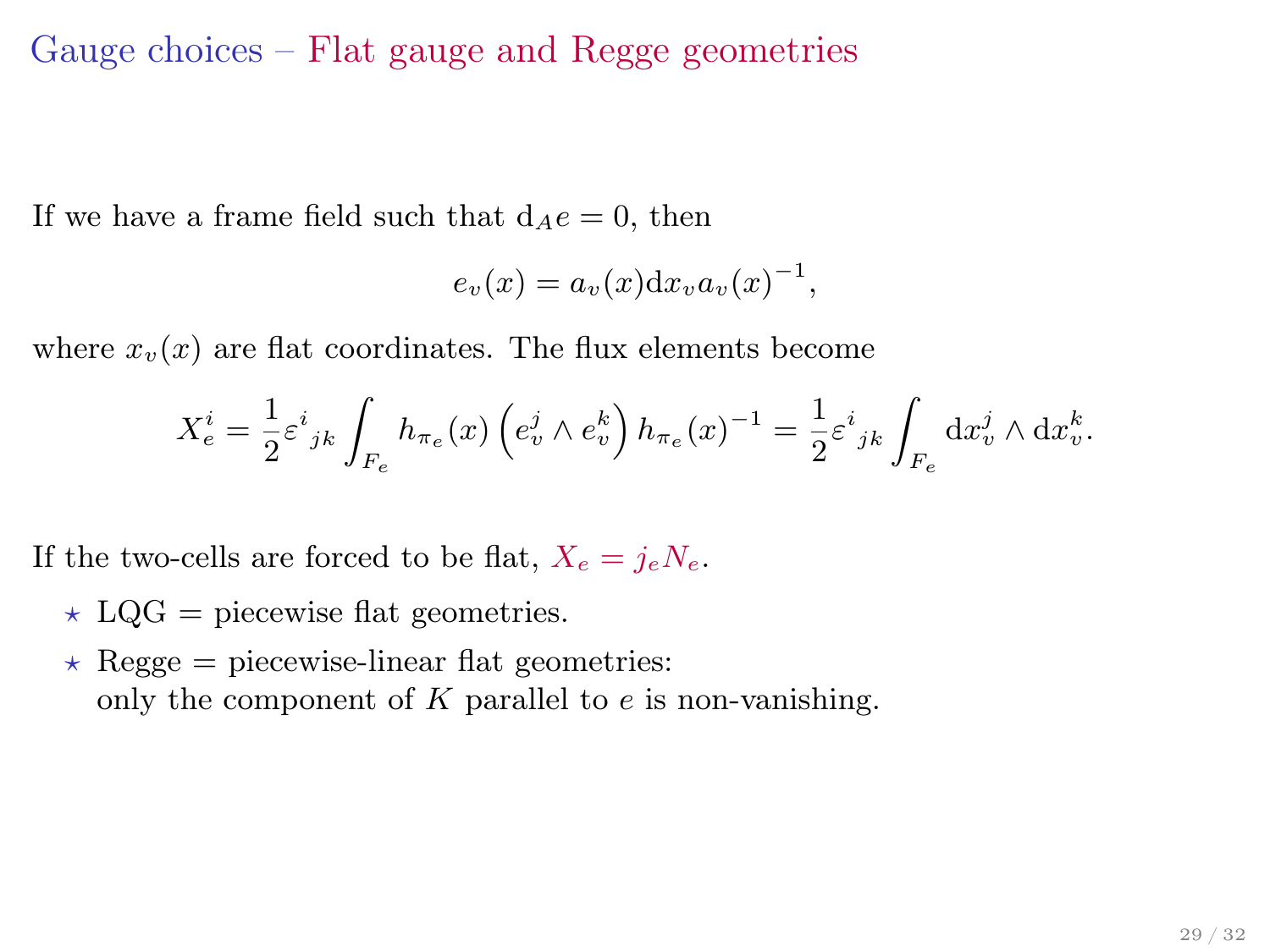# Cylindrical consistency

What is the relationship between operators  $\mathcal{O} \in \mathcal{P}$  and  $\mathcal{O}_{\Gamma} \in P_{\Gamma}$ ?

The discrete operators  $\mathcal{O}_{\Gamma}$  are called cylindrically consistent if

<span id="page-35-0"></span> $\mathcal{O}|_{\mathcal{C}}(A, E) = \mathcal{O}_{\Gamma}(h_e(A), X_e(A, E)).$ 

Because of our construction,

 $\mathcal O$  is a cylindrical operator iff  $\mathcal O|_{\mathcal C}(A, E)$  is invariant under  $\mathcal F\times\mathcal G$ .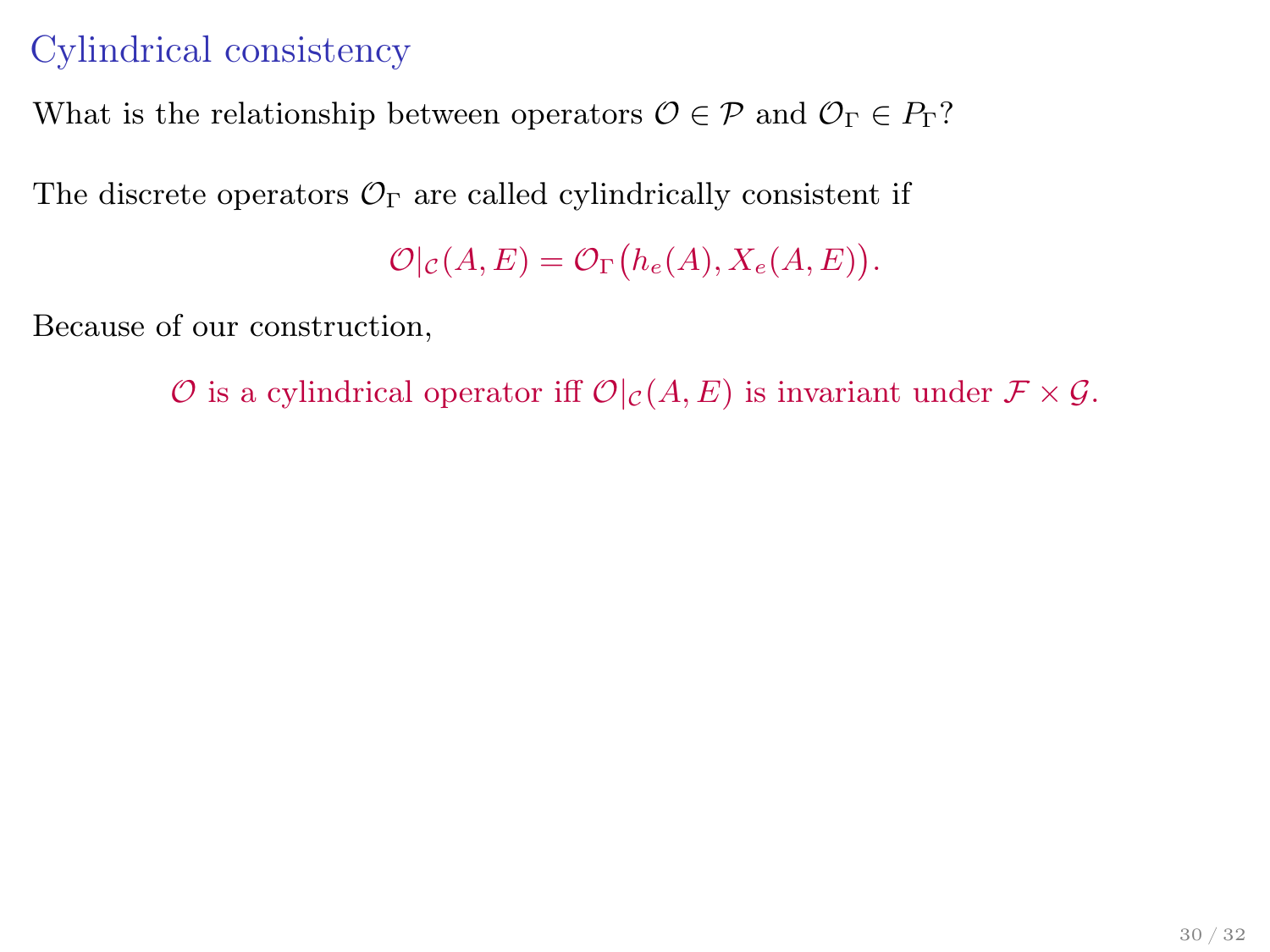# Cylindrical consistency

What is the relationship between operators  $\mathcal{O} \in \mathcal{P}$  and  $\mathcal{O}_{\Gamma} \in \mathbb{P}_{\Gamma}$ ?

The discrete operators  $\mathcal{O}_{\Gamma}$  are called cylindrically consistent if

 $\mathcal{O}|_{\mathcal{C}}(A, E) = \mathcal{O}_{\Gamma}(h_e(A), X_e(A, E)).$ 

Because of our construction,

 $\mathcal O$  is a cylindrical operator iff  $\mathcal O|_{\mathcal C}(A, E)$  is invariant under  $\mathcal F\times\mathcal G$ .

#### Example

\n
$$
\star \text{ Continuous area operator:} \quad \mathbf{A}(S) = \int_S \sqrt{E_a^i E_i^a}
$$
\n

\n\n
$$
\star \text{ LQG area operator:} \quad \mathbf{A}_{\text{LQG}}(S) = \sum_{e|e \cup S \neq 0} \sqrt{X_e^i X_{ei}}
$$
\n

The continuous area operator is clearly not cylindrical, therefore  $\mathbf{A}(S)|_{\mathcal{C}} \neq \mathbf{A}_{\text{LOG}}(S)$ . In fact, the LQG operator is the continuous operator in the singular gauge: it can be written exclusively in terms of fluxes.

What about other operators and other gauges?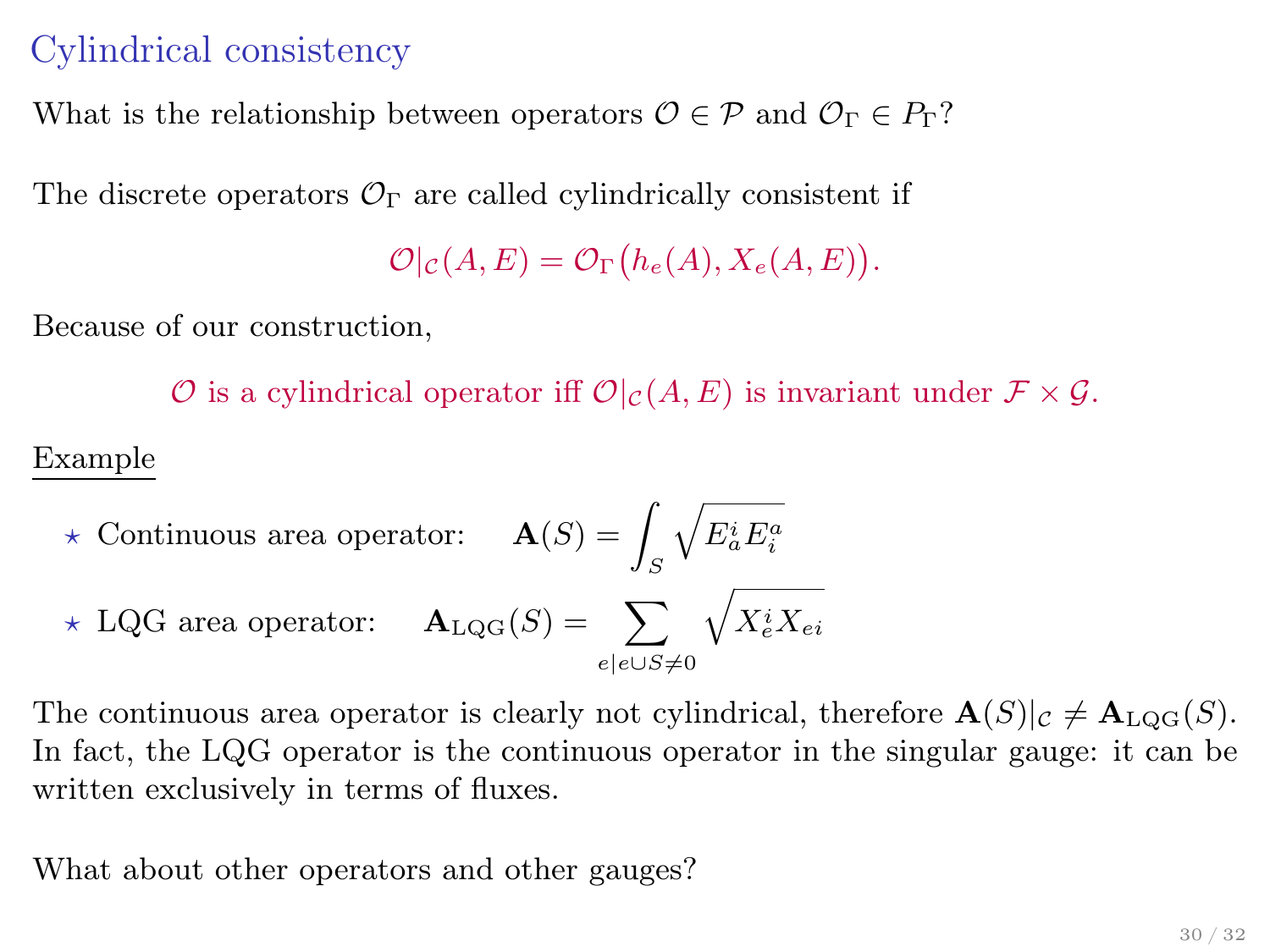# Conclusion

- $\star$  We have given a parametrization of the discrete LQG phase space  $P_{\Gamma}$  in terms of continuous geometries on  $\widetilde{\mathcal{P}}$ .
- $\star$  The data ( $h_e, X_e$ ) labels an equivalence class of continuous geometries.
- $\star$  Clarifies the relation between the geometry of LQG, spin foams, and Regge.
- $\star$  The geometric operators in LQG are gauge-fixed operators.
- ? LQG as the quantization of a TQFT with defects?
- ? Formulation of classical general relativity in terms of  $(h_e, X_e)$ ?
- ? Other gauge choices for the geometric operators.
- <span id="page-37-0"></span>? What happens in the case of a non-vanishing cosmological constant?